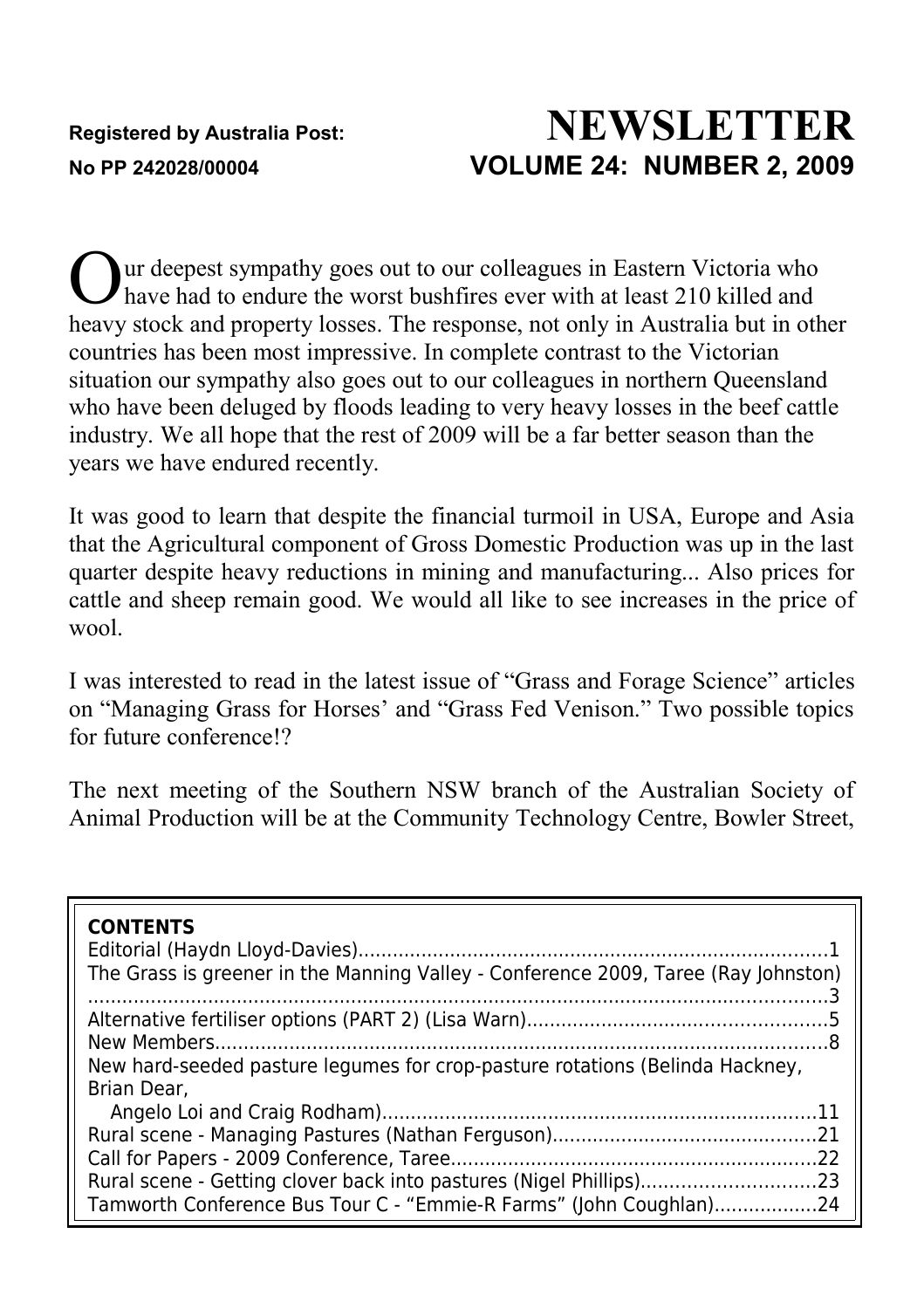Trade names are sometimes mentioned in this Newsletter in refereed papers. No endorsement or criticism of these products by the publisher is intended, nor is any endorsement or criticism implied of similar products not mentioned.

Holbrook on Wednesday, April 1. The theme is "Silage solutions for forage resolutions". Among topics that will be presented are "Silage for cattle", "Silage for sheep", "Animal health problems" and "Drought feeding using silage".

Despite the very disappointing large reduction in Wool Research by CSIRO it was interesting to learn that the Sheep CRC is continuing to finance research for the sheep industry, particularly in sheep genetics meeting key requirements for wool consumers including handle and softness, next-to-skin comfort and natural whiteness and photostability.

An issue continually mentioned in the media is the Emissions Trading Scheme (ETS). There is concern that carbon pollution reduction schemes may have serious cost effects on agriculture. Recently the Australian Bureau of Agricultural Research Economics following some modelling, has suggested that ETS may slow beef production but have a good effect on crop production. ABARE suggests that the effect of the scheme will not be felt until after 2020! The ETS is a system which needs considerably more investigation before imposing it upon the agricultural industries.

*Haydn Lloyd Davies Editor* Ŵ **\_\_\_\_\_\_\_\_\_\_\_\_\_\_\_\_\_\_\_\_\_\_\_\_\_\_\_\_\_\_\_\_\_\_\_\_\_\_\_\_\_\_\_\_\_\_\_\_\_\_\_\_\_\_\_\_\_\_**

**The Grassland Society gratefully acknowledges the following corporate sponsor for 2008/2009**

**EH GRAHAM CENTRE** for Agricultural Innovation

An alliance between Charles Sturt University and NSW Department of Primary Industries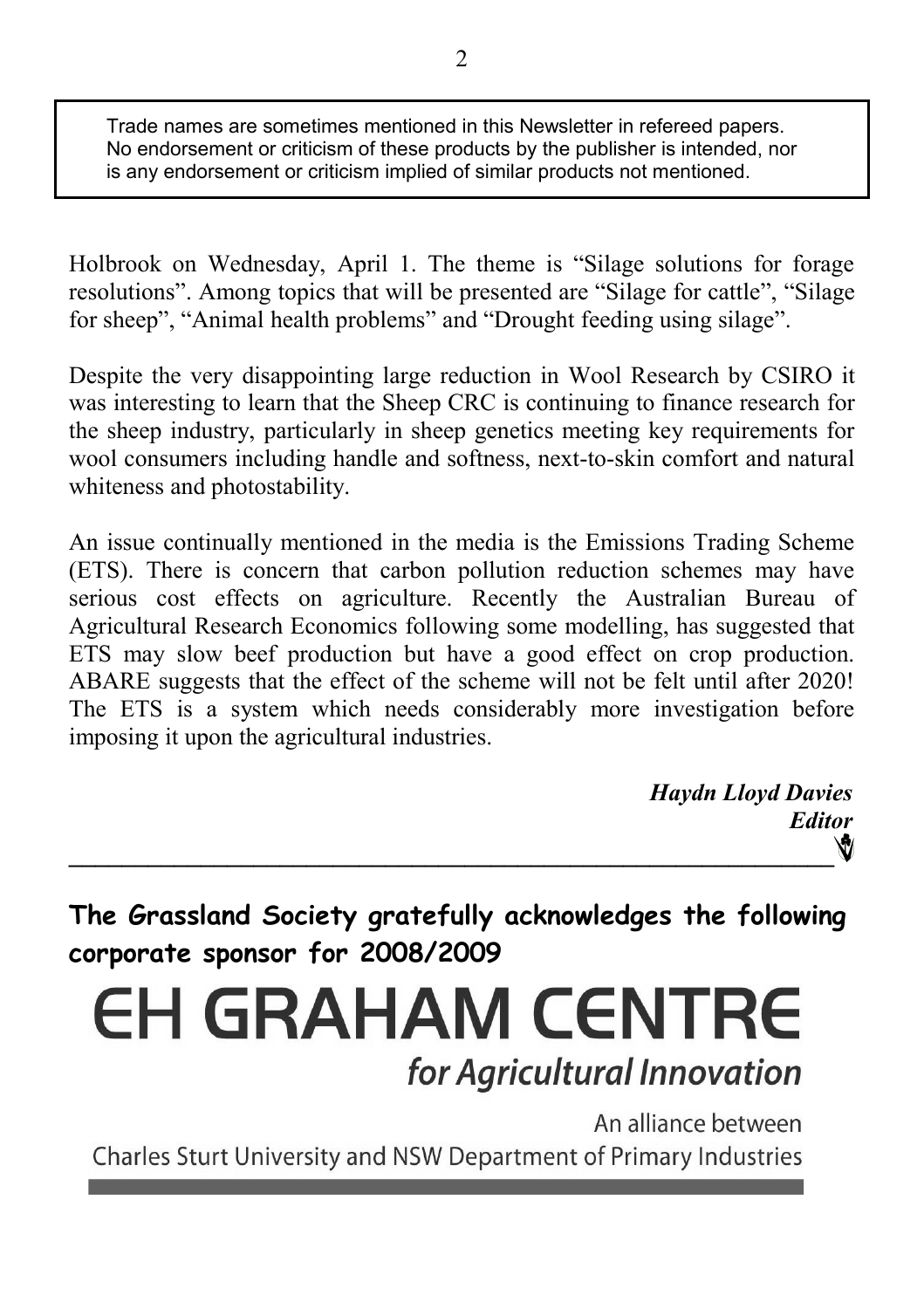## **The Grass is Greener in the Manning Valley**

*Ray Johnston, NSW DPI, Taree, Livestock Officer - Dairy*

NSW DPI and the Mid Coast Dairy Advancement Group, in conjunction with the Grassland Society of NSW, will host the 24<sup>th</sup> Annual Grassland Society Conference on  $5<sup>th</sup>$  and  $6<sup>th</sup>$  August 2009 at Taree.

The conference theme "*The Grass is Greener*" will explore the advantages of coastal dairy and beef production pastures. The impacts and implication of climate change on pasture systems as well as on livestock and personal health will be discussed. The conference will also include exciting tours to some of the largest dairy farms on the coast to explore their production systems.

International and local speakers, including local dairy and beef producers, will deliver presentations at the conference.

Key note speaker for the conference is Dr Jim Gibbs from Lincoln University in New Zealand. Jim is a senior researcher in livestock health and production from the New Zealand South Island. He will discuss the impact of high pasture intake on dairy cow health especially the role of rumen pH and function and its implications for lameness.

Peter Notman from Walcha Dairy will compare large scale dairying on northern NSW to the Gippsland area and discuss developing pastures on new frontiers.

At the conference dinner Heath Francis, gold medal winning Para-Olympian will share his experiences about farm safety.

At this year's conference we will be holding a Hay and Silage Feed Quality competition which is open to any commercial producer. Thanks to sponsorship we can offer discounted feed analysis and **\$5000** worth of prizes to be presented at the conference dinner. Entry forms and instructions are available from NSW DPI offices.

A large number of poster and trade exhibits will be available with the capacity for interactive experiences and displays.

It is fully expect the grassland conference will be the major dairy event for NSW in 2009 and encourage interested people to register early.

 $\mathcal{L} = \{ \mathcal{L} \mathcal{L} \mathcal{L} \mathcal{L} \mathcal{L} \mathcal{L} \mathcal{L} \mathcal{L} \mathcal{L} \mathcal{L} \mathcal{L} \mathcal{L} \mathcal{L} \mathcal{L} \mathcal{L} \mathcal{L} \mathcal{L} \mathcal{L} \mathcal{L} \mathcal{L} \mathcal{L} \mathcal{L} \mathcal{L} \mathcal{L} \mathcal{L} \mathcal{L} \mathcal{L} \mathcal{L} \mathcal{L} \mathcal{L} \mathcal{L} \mathcal{L} \mathcal{L} \mathcal{L} \mathcal{L} \$ 

Ŵ

Further information on costs and early registration are available from

\* NSW DPI, Ray Johnston or Tracey (02) 6552 7299

\* Michelle Blakeney on (02) 6552 1886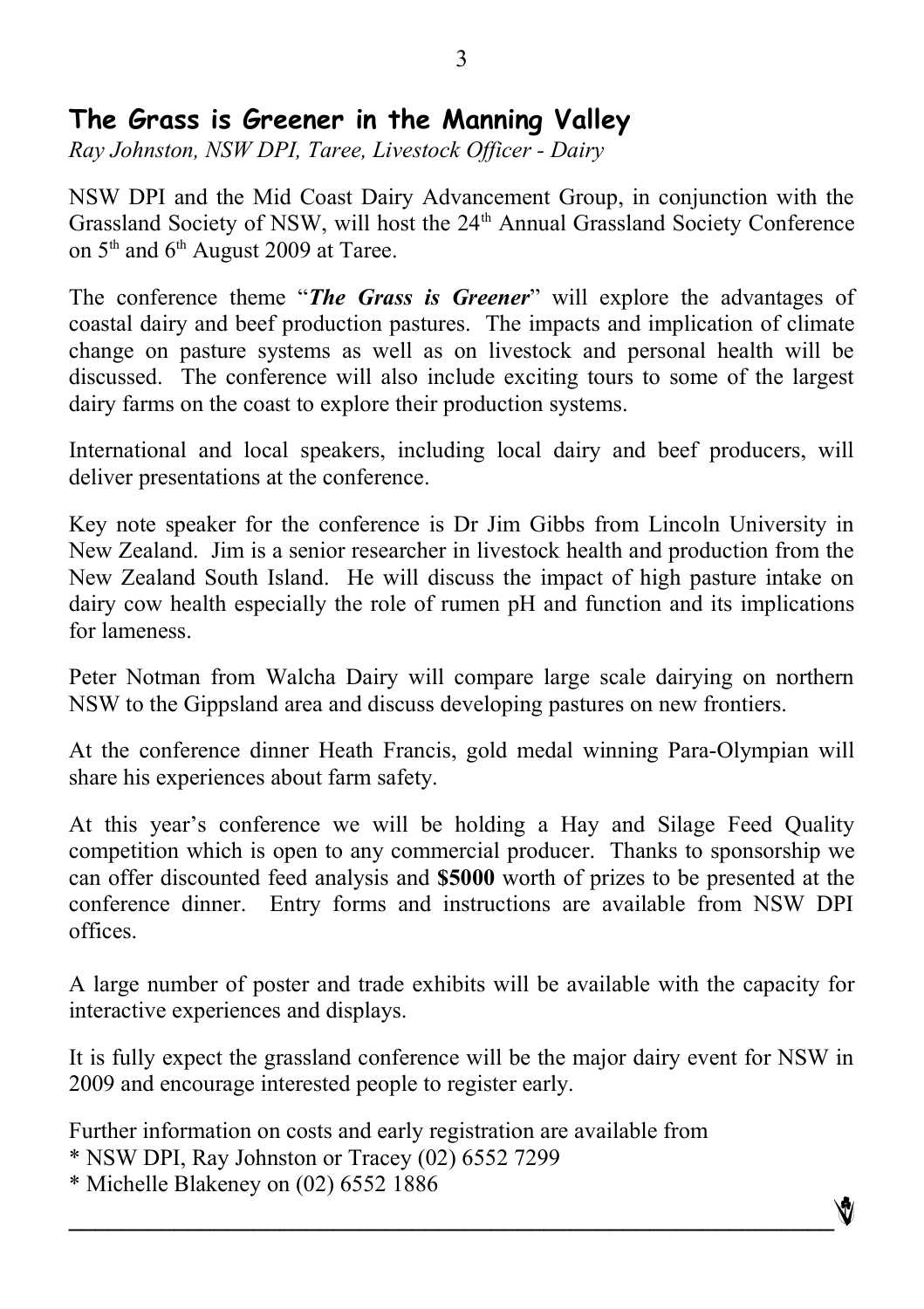**The Grassland Society gratefully acknowledges the following premier sponsor for 2008/2009**

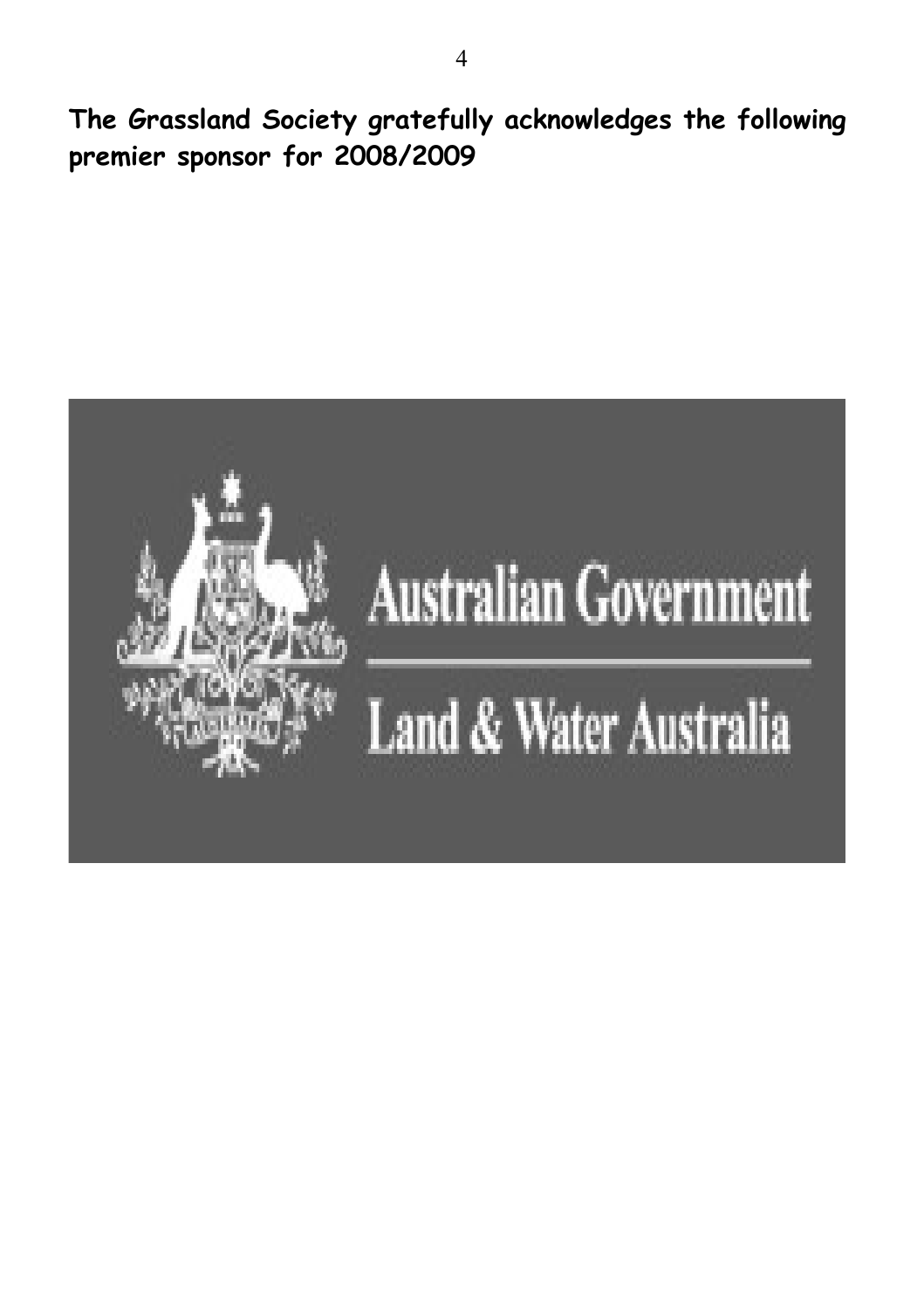#### **Alternative fertiliser options** *Lisa Warn, The Mackinnon Project, The University of Melbourne, Werribee, Vic*

#### **Part 2**

#### **Issues with manures**

There are a couple of potential health issues that you need to be aware of when using manures, although the risks are relatively low and need to be kept in context.

- 1. Poultry litter and manure may include spilled feed that contains meat meal. It is illegal to feed meat meal to ruminants, or to allow them to have access to it, to prevent the possible spread of exotic diseases such as 'madcow disease' or BSE (Bovine Spongiform Encephalopathy). Thus, you should ensure that stock do not have access to stockpiled litter or manure.
- 2. Poultry litter (manure and bedding) can contain feathers and bird carcasses (or parts thereof), which is illegal to feed to stock. Ensure that all feathers and/or bird parts are removed from the litter before it is spread onto pastures. This will reduce the risk of botulism in grazing stock.
- 3. Ideally manure should be composted, prior to spreading, to kill most human and animal pathogens (e.g. *Salmonella).* Research conducted by the former Ministry of Agriculture, Fisheries and Food in Britain found that if compost heaps are turned and mixed regularly to promote and maintain temperatures of at least 55°C, most pathogens are killed after one month.

Otherwise solid manures should be stored for at least three months prior to spreading. However, composting will reduce the quantity of the original material as well as its N content. And if manures are composted, this adds to the cost of the manure.

In practice, many producers are spreading non-composted manures onto pastures, as pathogen numbers do decline over time, particularly with dry, sunny conditions as the pathogens are killed more rapidly by exposure to UV light and desiccation. So it is recommended that you wait for at least two months before grazing the paddock and then only use mature stock, as lambs and calves are more susceptible, to reduce the risk of pathogen problems.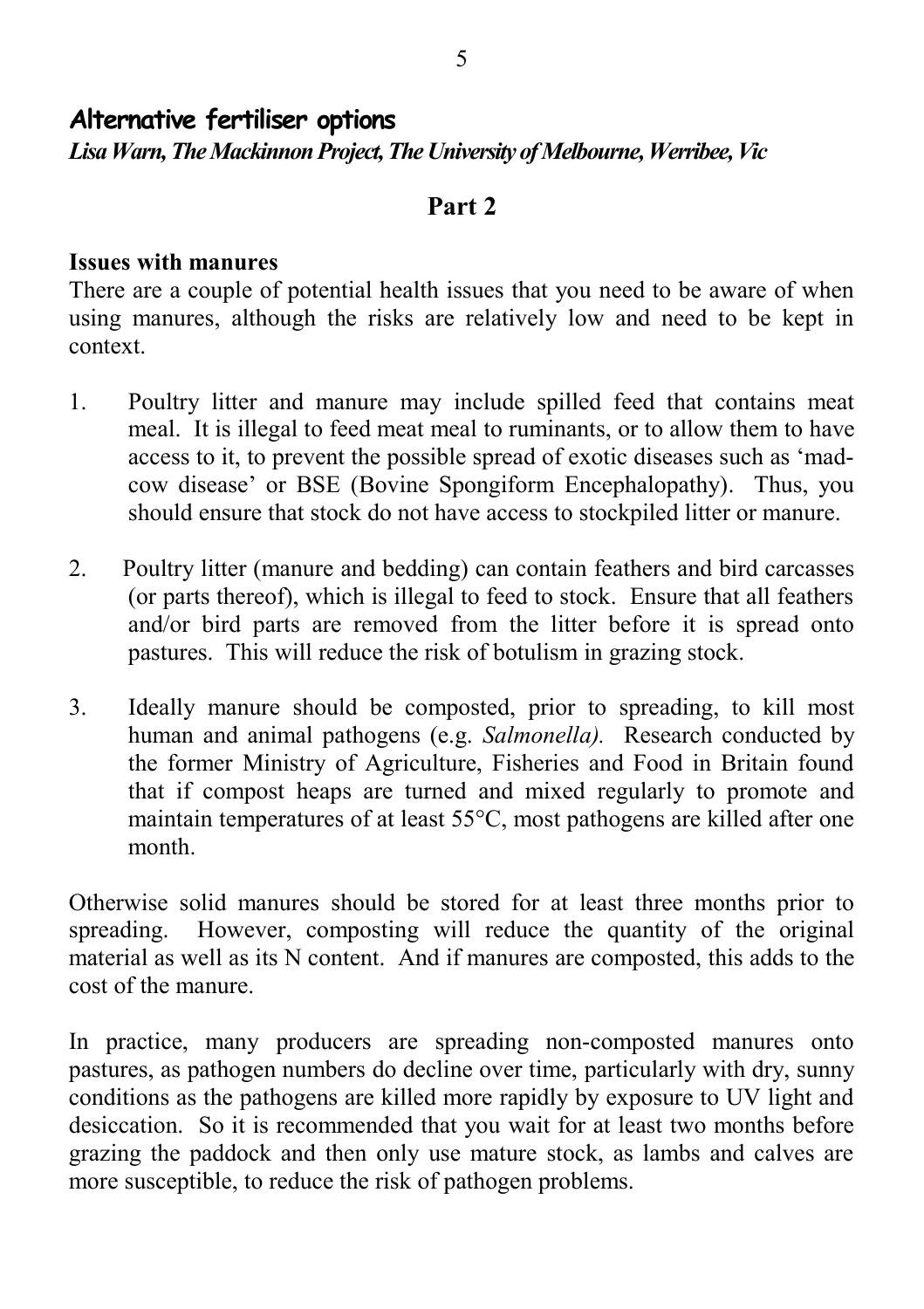To apply manure onto pastures, Special "muck" spreaders are normally used to apply manure to pastures, because of its moisture content, but some manures from poultry layer-cages is dry enough to go through a normal super spreader.

#### **Calcium and cations**

Some questions that we are often asked include: "*are products with calcium better for my soil*?" and "*do I need to have the cations balanced in my soil?*"

Calcium (Ca) is one of the 'macro' plant nutrients but most Australian soils usually have more than enough Ca for plant growth. That is, Ca deficiencies are rare. Calcium also plays an important role in maintaining the structure of soils, as it is one of the exchangeable cations measured in soil tests, along with magnesium (Mg), sodium (Na) potassium  $(K)$  and aluminium (Al).

A soil's cation exchange capacity (CEC) is a measure of its ability to "hold onto" nutrients when the nutrients are in their soluble, plant-available forms. While your soil type has a major bearing on its CEC value, it can be increased through the addition of organic matter. On soil test reports, the values for five individual cations listed in the previous paragraph, are usually added together to give you a "sum of cations (meq/100g)". As well the percentages of Na and Al will be shown, and ratios of Ca to Mg may also be calculated.

Having more Ca in a soil than Na gives it a more stable structure, although soils contain more than 6% Na, they are at risk of dispersing, or having their structure 'fall apart' when wet or cultivated. For most Australian soils, Ca is already the dominant cation and so it doesn't need to be increased relative to the other cations. While products like guano and RPR contain 27% Ca and 35% Ca, respectively, many producers don't realise that superphosphate contains 19% Ca.

Some soil laboratories promote the concept that an 'ideal' soil must have a 'balanced' CEC of around 65% Ca, 10% Mg and 5% K for maximum plant growth. You might, therefore, be advised to apply lime or dolomite, for example, to adjust these proportions. However, research shows that within the ranges commonly found in soils, the chemical, physical and biological fertility of a soil is not influenced by the ratios of Ca, Mg and K.

#### **Nutrient deficiencies and livestock**

Whatever product(s) you are using to fertilise your paddocks, be they manufactured inorganic or organic fertilisers, animal manures or composts, you need to ensure that you are providing appropriate rates of nutrients for plant growth. Products with too low a level of a particular nutrient will restrict plant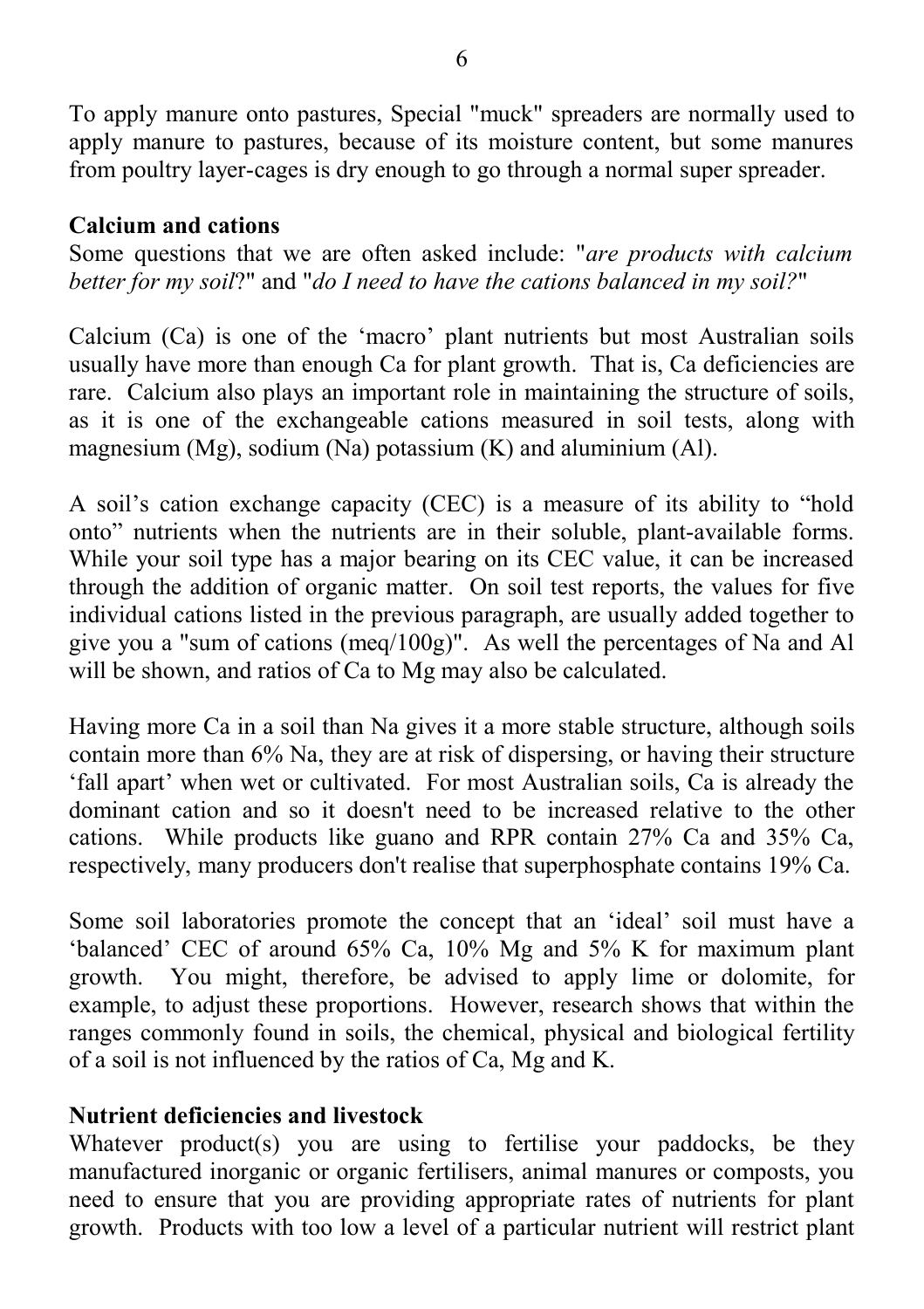growth, while excessive levels of other nutrients can create toxicity symptoms and increase the risk of nutrient losses to waterways. Regular soil (and occasional leaf) analyses will keep your fertiliser program and pasture production on track.

It is important to appreciate that sometimes the nutrient needs of the animals differ from those of pasture plants; for example, cobalt and selenium are essential trace elements for animals but not plants.

*Cobalt:* coastal calcareous soils are often associated with cobalt deficiencies in sheep. Intra-ruminal cobalt pellets or topdressing cobalt will prevent the development of and correction of these problems.

*Selenium:* soils in low selenium are usually acidic and found in regions that receive high average annual rainfall. Selenium intake of sheep is very seasonal, with lowest intakes occurring in spring and summer. Clinical expression of the deficiency is most common in years when there are good autumn rains and abundant spring growth of clover. Supplementation of sheep with selenium intra-ruminal pellets, or oral selenium drenches, are the most common methods to prevent selenium-related health problems. Selenium fertilisers are also available and may be a preventative option in regions that have a very high incidence of selenium-responsive disorders.

A frequently asked question is: "*can a soil nutrient imbalance cause animal health problems?*" The answer is yes and some examples involve trace element deficiencies and interactions.

*Copper* and *molybdenum*: many of the regions that are marginal or deficient in copper are also deficient in molybdenum. Molybdenum applications in these regions can exacerbate the copper deficiency. However, if the recommended rates of molybdenum are used, the risk of inducing a copper deficiency is negligible.

Liming of pastures often results in an overall decrease in copper availability, but increases molybdenum availability, to plants and animals. High dietary intakes of sulphur, cadmium and in particular molybdenum have all been shown to decrease the availability of dietary copper to sheep. Because of these complex interactions, the concentration of copper in pasture herbage is a poor indicator of whether copper deficiencies are likely to occur in sheep.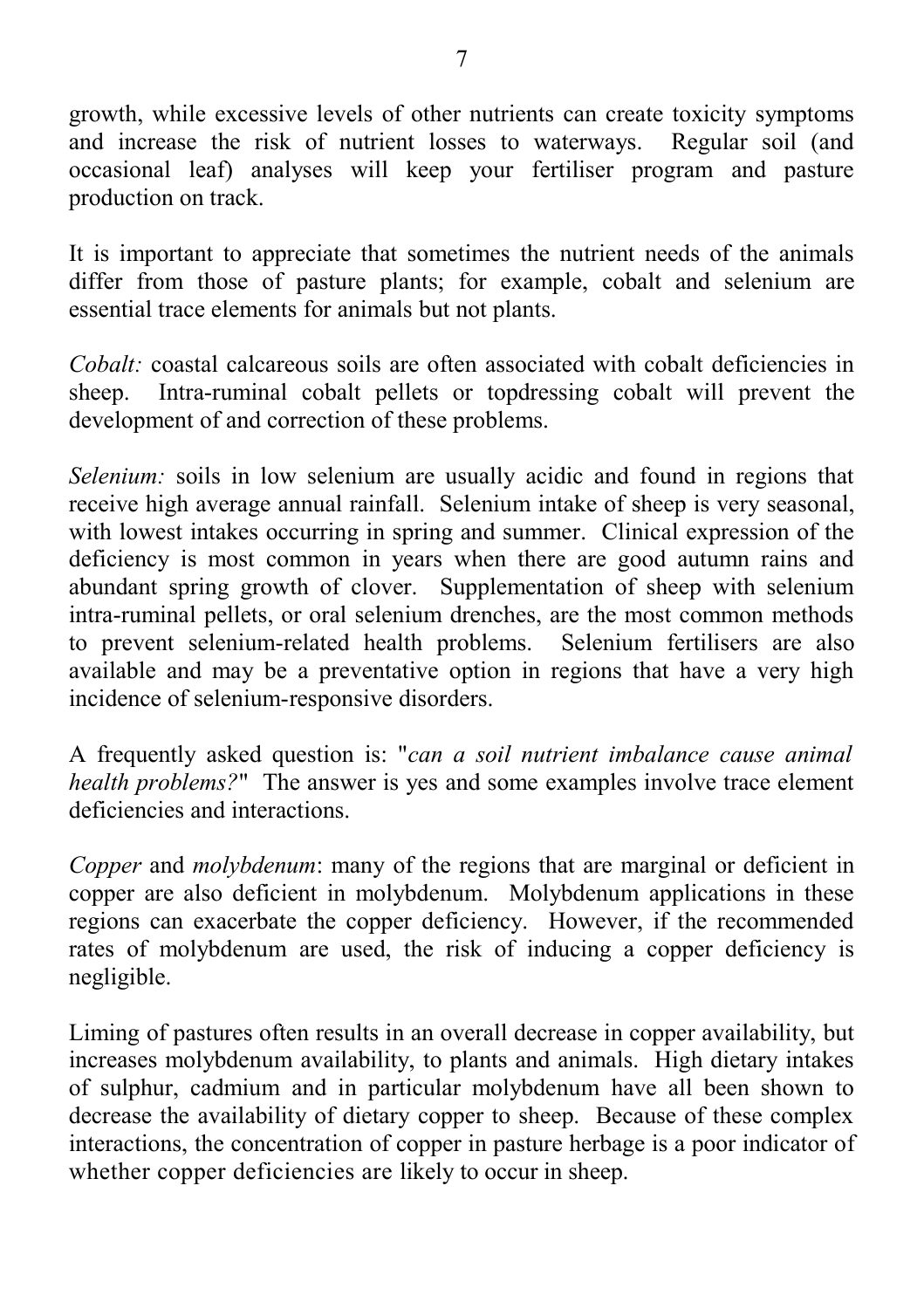Pasture topdressing with fertilisers containing copper is the preferred long-term treatment in situations where herbage copper is limiting for sheep.

*Selenium*: heavy applications of fertiliser decrease the concentration of selenium in pasture (by dilution) and high sulphur levels may also decrease the availability of selenium.

*Grass tetany (hypomagnesaemia)* in cattle is another example where nutrient imbalances are implicated. Grass tetany can be caused by one or more of the following factors in various combinations; pastures low in Mg and/or Ca, particularly in lush grass pastures, pastures high in K and/or N, and short pastures. You should seek advice about how to manage grass tetany if it is a problem on your property.

#### **Conclusions**

While there are numerous nutrients that plants need, the most common nutrient deficiency in Australian soils is phosphorus (and nitrogen for grasses), followed by sulphur and then potassium. Your choice of fertiliser product(s) should be based on supplying the nutrients your pastures need at the least cost. In specific geographic areas, trace elements will also be required periodically for either the plants or the animals. While soil nutrient deficiencies and interactions are known to cause animal health disorders, they generally occur where soil nutrient levels are either not within their recommended ranges or when there are other stress factors affecting the animals, such as a lack of feed.

*Reprinted with permission from the Mackinnon Project Newsletter, May 2008. For more information, contact Lisa Warn on 03 9731 2375 or [l.warn@unimelb.edu.au.](mailto:l.warn@unimelb.edu.au) The Mackinnon Project produces a monthly newsletter which is available by subscription; for more information, contact Pam Leslie on 03 9731 2225.* Ŵ

**\_\_\_\_\_\_\_\_\_\_\_\_\_\_\_\_\_\_\_\_\_\_\_\_\_\_\_\_\_\_\_\_\_\_\_\_\_\_\_\_\_\_\_\_\_\_\_\_\_\_\_\_\_\_\_\_\_\_**

## **New Members**

The Society welcomed the following new members at the Management Committee meeting of May 2009:

Kelly Kellogg (Stanthorpe); Matthew Harrison (Acton); John Doyle (Woolooma); Peter Singleton (Hernani); Clive Allison (West Kempsey); Rebecca Byrne (Moree); and Mid Coast Dairy Advancement Group Inc (Taree)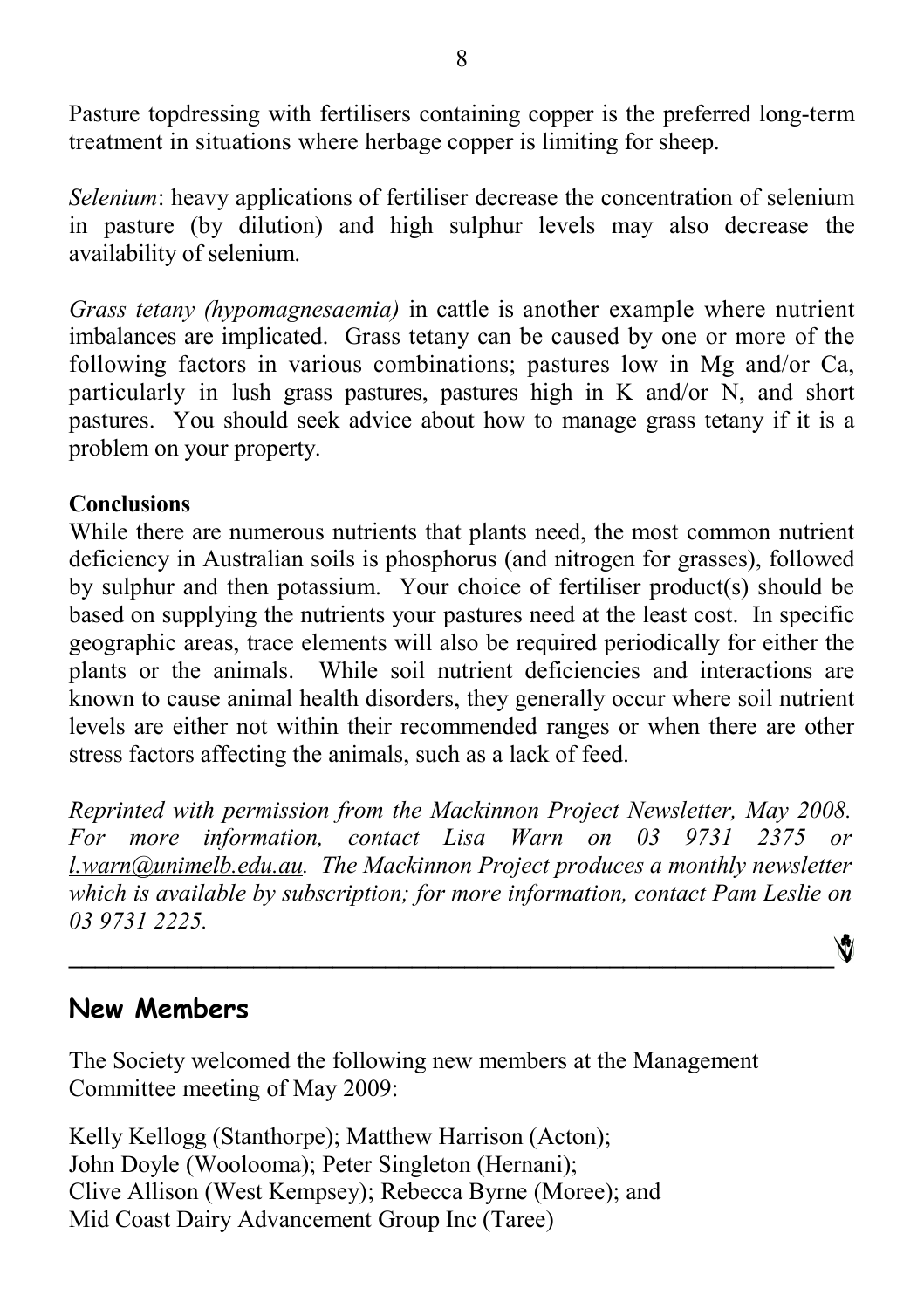**The Grassland Society gratefully acknowledges the following premier sponsors for 2008/2009**



# **Rely on the Strength**

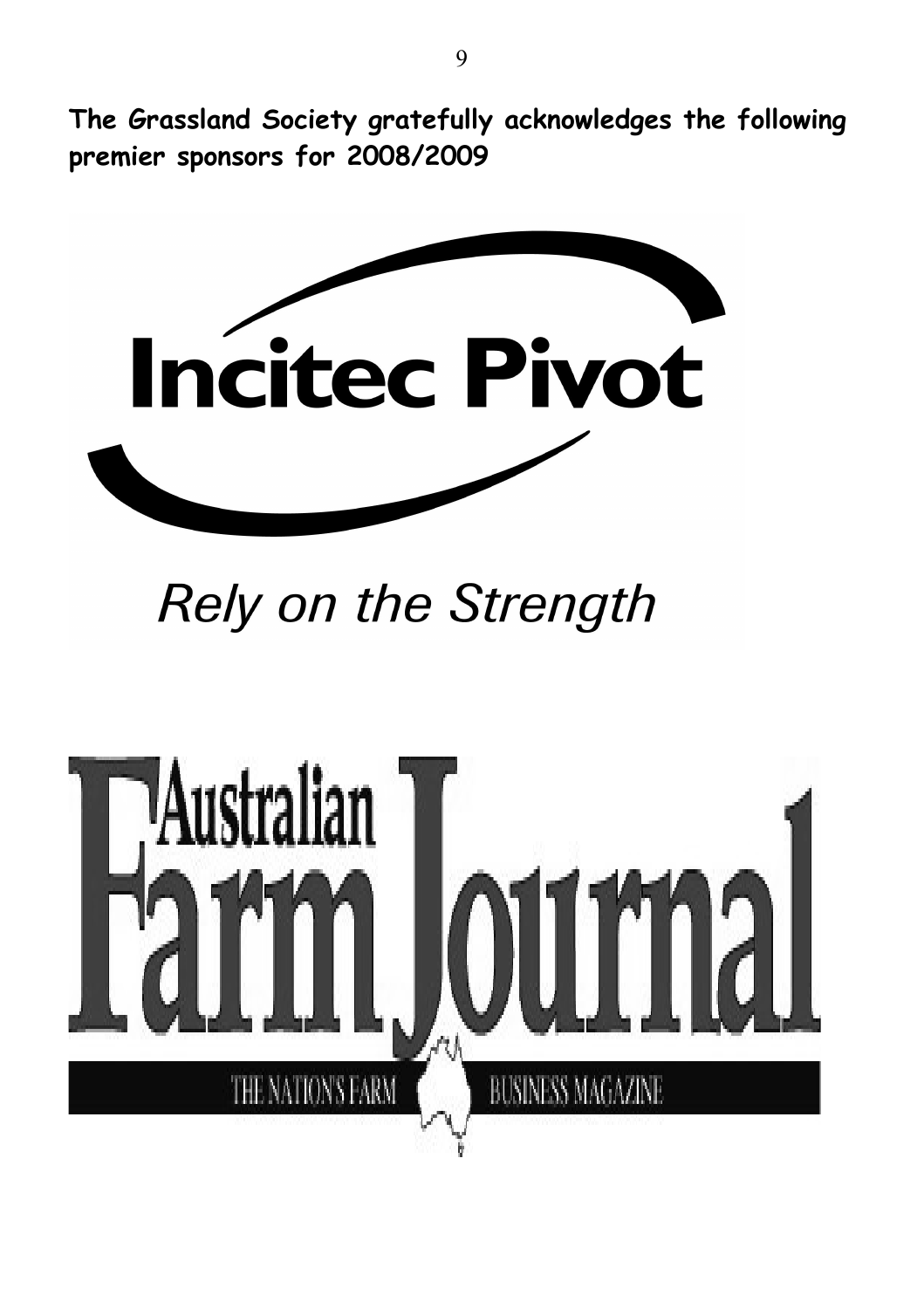**The Grassland Society gratefully acknowledges the following major sponsors for 2008/2009**





# **NSW DEPARTMENT OF PRIMARY INDUSTRIES**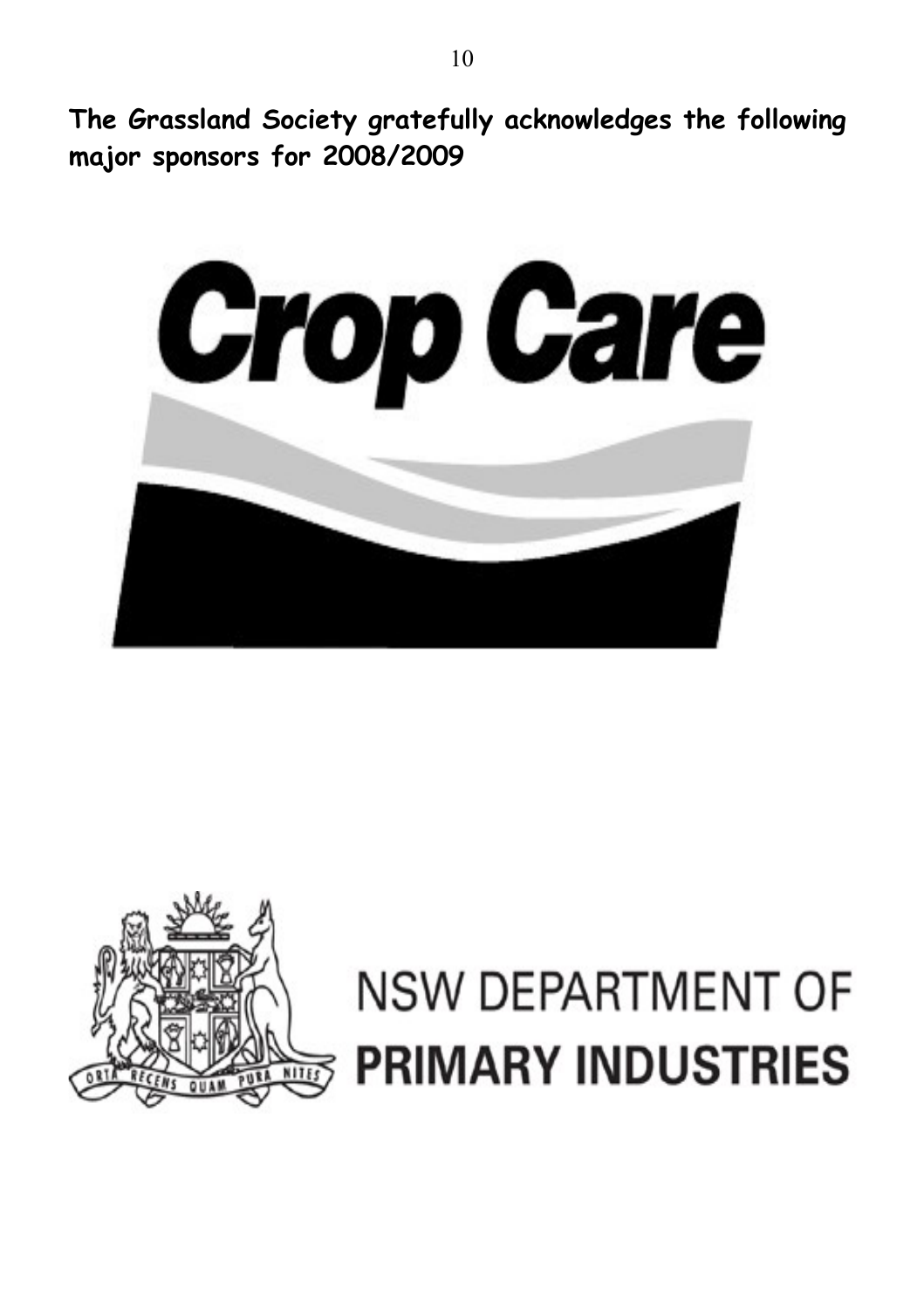# **New hard-seeded pasture legumes for crop-pasture rotations**

*Belinda Hackney<sup>1</sup> , Brian Dear<sup>1</sup> , Angelo Loi<sup>2</sup> , Craig Rodham<sup>1</sup> 1 New South Wales Department of Primary Industries, Wagga Wagga NSW 2650 2 Department of Agriculture and Food Western Australia Email: [belinda.hackney@dpi.nsw.gov.au](mailto:belinda.hackney@dpi.nsw.gov.au)*

#### **Background**

In the past 15 years a wide range of new annual pasture legumes have been developed for use in Australian agricultural systems. There are several factors that precipitated the development of these species, but key among them were the need to develop species with wider adaptation potential, better drought tolerance, improved disease and pest tolerance and easier harvestability (Nichols et al 2007). While these species have been widely adopted in Western Australia (Loi et al 2005), a recent survey of farmers in central and southern NSW indicated newly developed pasture legumes were used by less than 5% of farmers (Hackney et al 2008). The same survey however, found that there was significant interest in use of these new legumes for crop-pasture rotations, but that lack of knowledge of their growth and management was impeding their adoption into farming systems. Many of the new annual pasture legume species have very high levels of hard seed (Nichols et al 2007) meaning that when appropriately managed, they are capable of surviving a cropping phase and regenerating without the need for resowing. The length of the cropping phase that can be survived varies within and between species. Compared with traditional crop-pasture phase cropping (3-5 years crop, followed by 3-5 years pasture) where the period occupied by the pasture phase is relatively inflexible, use of recently developed hard seeded annual pasture legumes may allow farmers greater flexibility to switch between cropping and pasture and hence quickly alter the livestock to cropping ratio of their farm. Such strategies may enable farmers to flex more with changing commodity prices and thus remain more economically viable. Additionally, the use of such hard seeded pasture legumes in self-sustaining intensive crop-pasture rotations may allow farmers to reduce their reliance on inorganic nitrogen sources, thereby reducing input costs and improving economic sustainability. Current research is examining the role of these recently developed hard seeded annual legumes in self sustaining intensive crop-pasture rotations. Conventional sowing of scarified seed and use of a new technique called "twin sowing" (Loi et al 2008) are being examined as ways of establishing these new rotations. Note that as twin sowing treatments only commenced last year in NSW, this paper will cover more the concepts of twin sowing as compared with conventional pasture establishment. Ongoing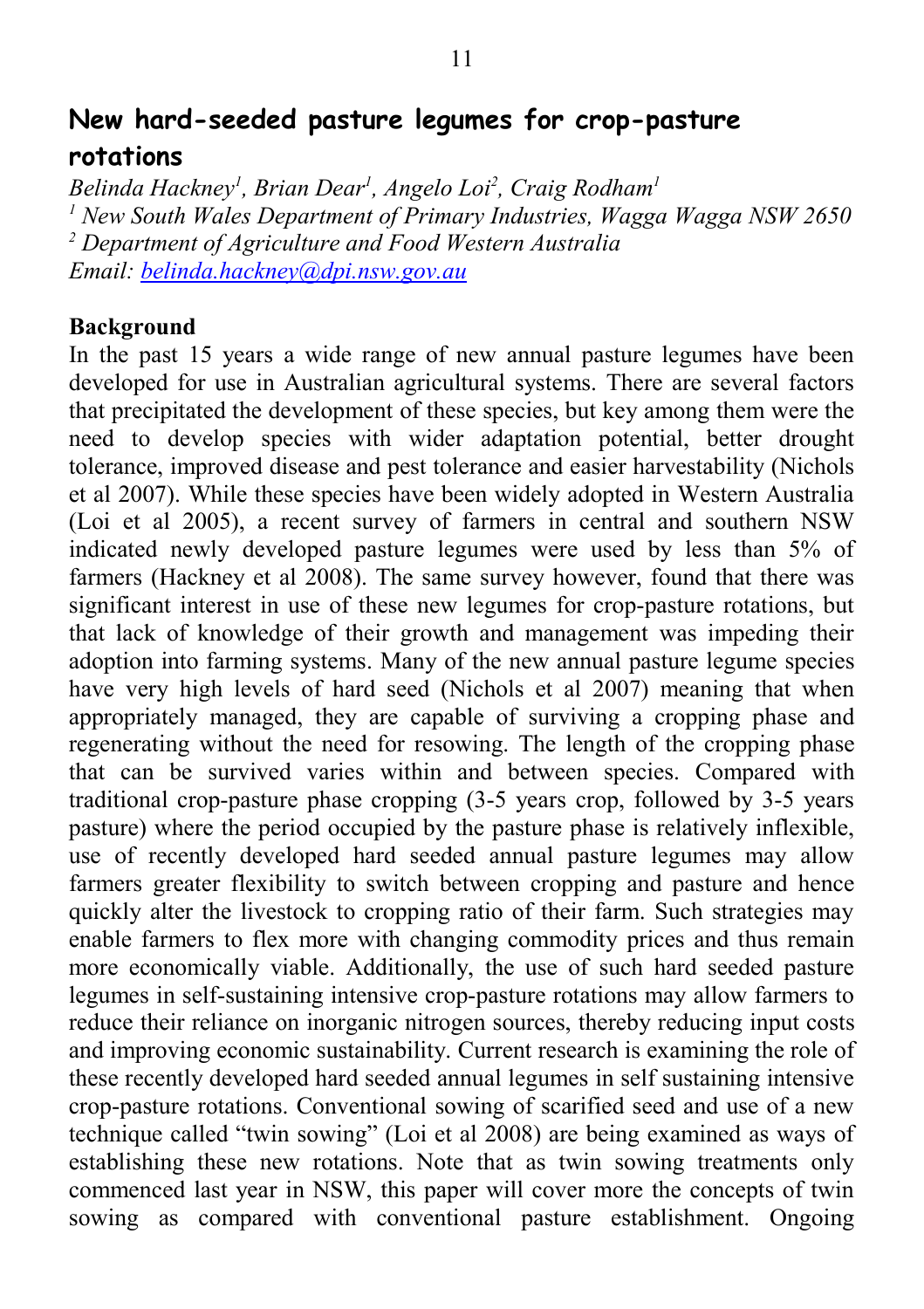evaluation of the relative success of twin sowing compared to conventional means of pasture establishment is required to ensure robustness of this system under NSW conditions.

#### **Which new annual pasture legumes are being used and why?**

The main pasture legumes under evaluation for use in self-sustaining croppasture rotations are biserrula (*Biserrula pelecinus*), French serradella (*Ornithopus sativus*) and bladder clover (*Trifolium spumosum*). These pasture legumes were chosen for use in NSW evaluations as they showed significant promise in a range of field experiments in a number of soil types and rainfall districts leading up to the commencement of this project. These species differ in their hard seed levels and their capacity to survive cropping phases of different durations. These legumes also differ in their tolerance to different soil conditions. Biserrula and French serradella are very tolerant of acidic soils while bladder clover will tolerate a wide  $pH_{Ca}$  range of 5-8. Compared with subterranean clover, the hard seed levels of these species is high<sup>\*</sup> and therefore they have the capacity to survive and be able to regenerate following short cropping phases. Other species including gland clover (*T. glanduliferum*) and yellow serradella (*O. compressus*) have hard seed characteristics which lend themselves to intensive crop – pasture rotations and these will also be included in upcoming field evaluation

#### **Conventional pasture establishment versus twin sowing**

#### *Conventional pasture establishment*

In NSW pastures are generally established in one of two ways and both involve the use of scarified pasture legume seed. The most common method of pasture establishment in the cropping zone is to sow scarified pasture legume (and possibly perennial legume and/or grass) seed using a cover crop of cereal in the final year of the cropping phase. The cover crop rate of cereal is usually onequarter to one-third of the normal cereal sowing rate. The rationale behind the use of this system is that the return from the cereal grain will assist in off-setting the cost of pasture establishment.

The other method of establishing pasture involves sowing scarified legume (and sometimes grass) seed without the use of a cover crop. Most commonly now this is done via direct drilling. Despite past research showing that pasture establishment can be severely compromised using cover crops (Cregan 1987) a recent survey of 208 farmers in central and southern NSW (Hackney et al 2009, unpublished) found that use of cover crops is still the predominant means of establishing pasture in the mixed farming zone, with 71% of farmers establishing pasture in this way. Interestingly in this survey only 13% of farmers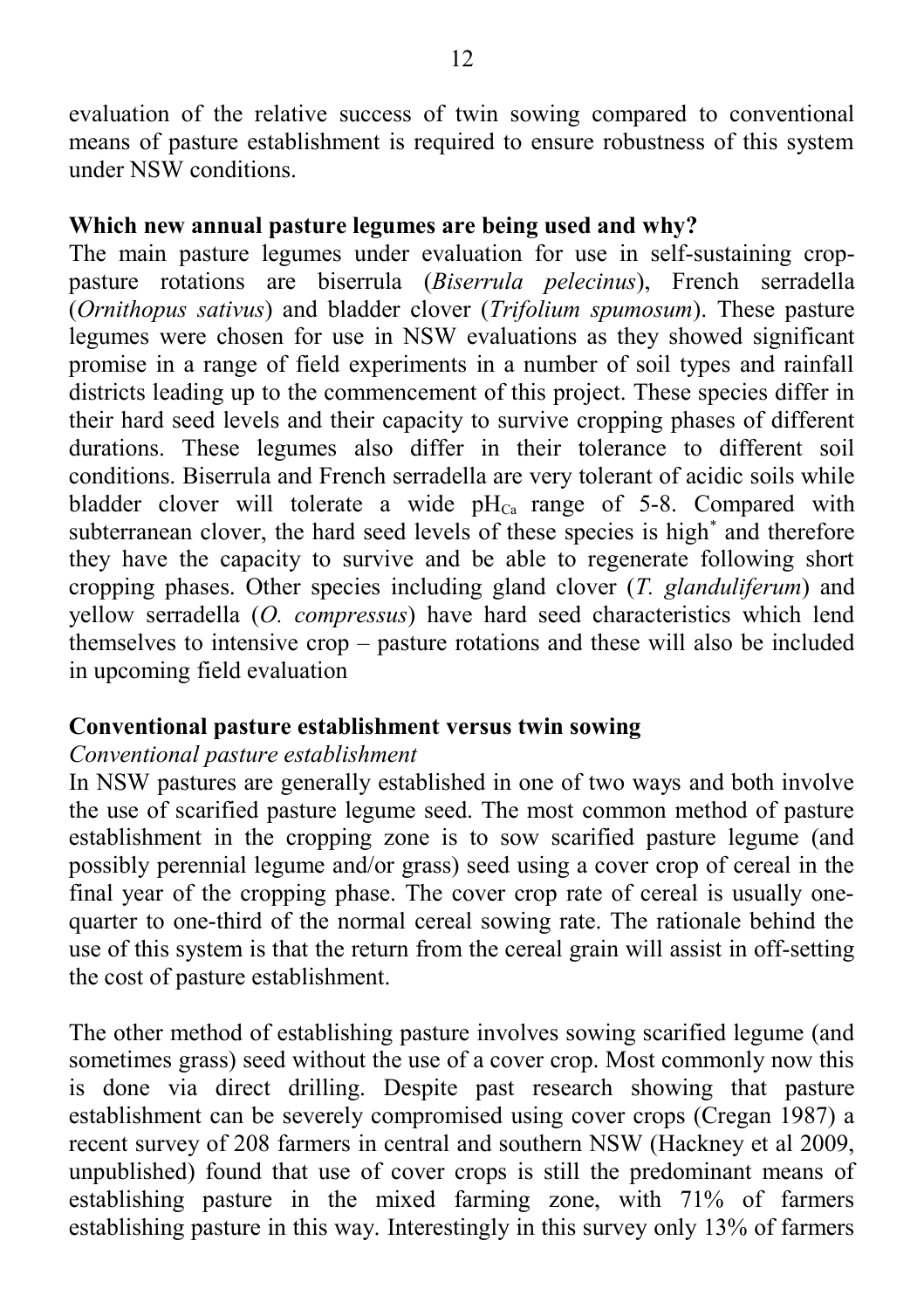who used this pasture establishment technique considered it to be a highly successful means of establishing pasture. Compared to 20 years ago however, the incidence of using cover crops as a means of pasture establishment has declined. Pratley and Cregan (1987) reported cover cropping was used by 91% of farmers to establish pastures at that time.

Experiments established in autumn 2008 at Junee Reefs (50 km NE of Wagga Wagga) and Peak Hill (75 km SW of Dubbo) found that use of a cover crop to establish annual pasture legumes resulted in poor seed set of all species except bladder clover (Figure 1). Past research has shown that a seed bank of 150 kg/ha is desirable for regeneration of a dense second year subterranean clover based pasture (Dear et al 2008). From the study presented in Figure 1, it can be seen that at both Junee Reefs and Peak Hill seed set of all legumes except bladder clover are well below this threshold and therefore the probability of having a dense second year stand of pasture from first year seed set is low. At Junee Reefs in 2008, spring rainfall was well below average, but at Peak Hill October rainfall was double the monthly average and in November, rainfall was also above average. The results therefore indicate that even with a higher than average rainfall spring as experienced at Peak Hill, the capacity of this type of pasture establishment technique to set up a successful pasture seed bank for ongoing high productivity pasture production is limited.



Figure 1. Seed yield (kg/ha) of subterranean clover, strand medic, French serradella, biserrula and bladder clover sown as scarified seed under a wheat cover crop at Junee Reefs and Peak Hill NSW in 2008. Sowing rates of subterranean clover, strand medic, French serradella and bladder clover were 4 kg/ha and 3 kg/ha for bladder clover. Wheat cover crop rates were 20 kg/ha at Junee Reefs and 15 kg/ha at Peak Hill.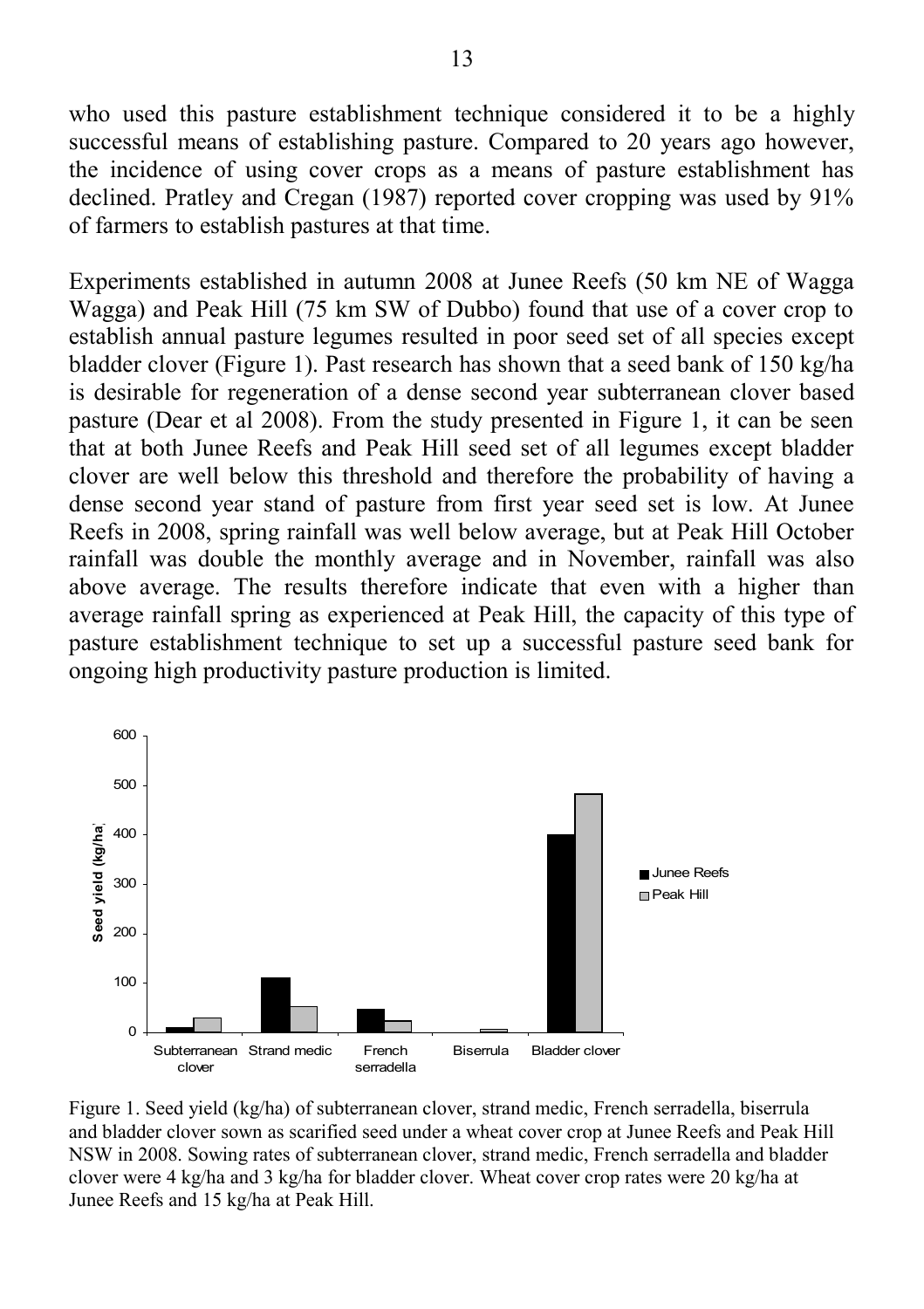#### *Twin sowing*

Recently developed pasture legumes mentioned previously in this paper; French serradella (Margurita and Erica), yellow serradella, biserrula, bladder clover and gland clover all have higher levels of hard seed compared with subterranean clover. Further, the rate at which hard seed breaks down is also slower than subterranean clover (Table 1). Due to these differences in hard seed and hard seed breakdown characteristics opportunity exists to exploit these characteristics to cheaply and efficiently establish and maintain new annual legumes in croppasture rotations.

Table 1. The percentage of hard seed of various annual legume species in early summer and again in late autumn early winter following exposure of seed to field conditions

| Species             | Variety             | Hardseed $(\% )$ |                      |
|---------------------|---------------------|------------------|----------------------|
|                     |                     | Early summer     | autumn-early<br>Late |
|                     |                     |                  | winter               |
| Bladder clover      | Bartolo             | 97               | 56                   |
| Yellow serradella   | Santorini           | 98               | 61                   |
| Biserrula           | Casbah              | 99               | 76                   |
| Gland clover        | Prima               | 98               | 41                   |
| French serradella   | Erica and Margurita | 99               | 55                   |
| Subterranean clover | Dalkeith            | 88               | 14                   |

Twin sowing is a one-pass method of establishing pasture without cutting back on crop sowing rates and eliminates competition between crop and pasture for moisture at establishment (Loi et al 2008). How is this possible? Essentially, rather than using scarified seed as is practised with conventional cover cropping or stand alone pasture establishment, twin sowing uses unscarified seed (or in the case of the serradellas, seed that is still encased in pod segments). The scarified seed is sown along with the crop and because the legume seed is very hard, there will be virtually no germination in the crop (Year 1). Rather, this is a year where the legume seed softens. Because there is no (or only very little) germination of the legume in Year 1, crop yield is not affected. In Year 2, the legume seed has softened and will emerge with autumn rain and thus is a pasture year. The seed set by the pasture in Year 2 is virtually all hard, so it is essential to crop again in Year 3 to allow the legume seed to soften. In Year 3 the crop is able to utilise the nitrogen fixed by the pasture legume, thus reducing the reliance on inorganic nitrogen sources. Beyond Year 3, depending on the annual legume used, the length of the crop phase can be altered depending on whether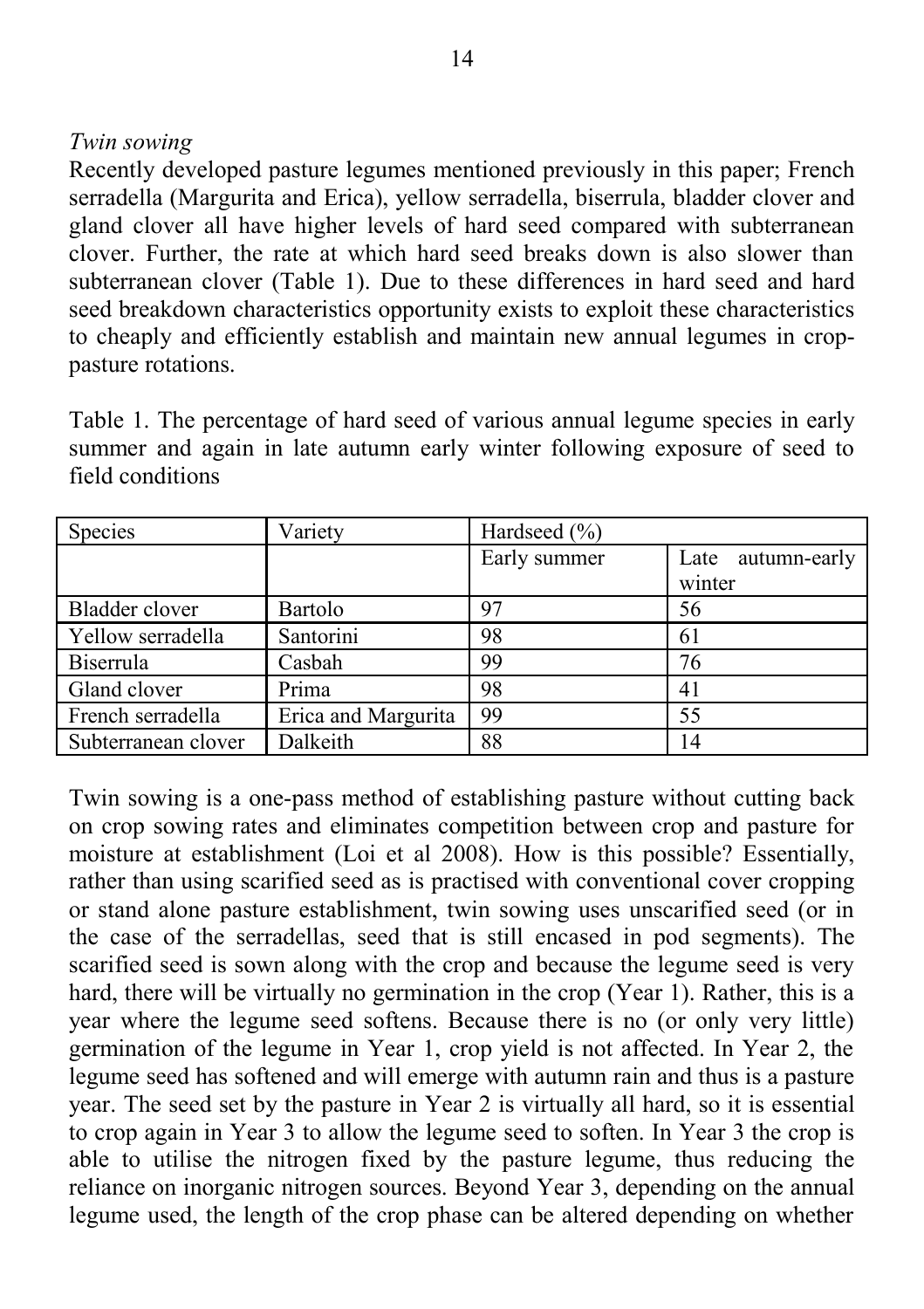the farmer wishes to run longer or shorter cropping phases. Such a system is highly complementary; in pasture years, the pasture can be utilised as a high quality grazing resource which also fixes nitrogen and this nitrogen can then be used by the following crop(s). The critical components to ensure the success of the twin sowing system is ensuring legume seed is not sown too deeply in Year 1 and that seed set of the pasture legume in Year 2 is optimised. Additionally it is essential to ensure that a long life inoculant product is used in Year 1 to ensure that the correct rhizobium for nodulation of legume is available in Year 2. Currently only granular inoculants have the required length of life for use in twin sowing.

Twin sowing experiments were established in conjunction with the conventional cover cropping experiment at Junee Reefs and Peak Hill in autumn 2008. Results from 2008 (Year 1) indicated that there was minimal germination of hard seeded pasture legumes in the crop year and consequently there was no difference in yield of wheat between the twin sow treatment and where wheat alone was sown at either site. In 2009 (Year 2) establishment and production of the annual pasture legumes will be monitored. New experimental sites will also be established this year to more comprehensively compare cover cropping, stand alone pasture sowing and twin sowing as a means of incorporating new hard seeded pasture legumes into intensive crop-pasture rotations.

Note that subterranean clover is not suitable to use for twin sowing. When subterranean clover seed is harvested, a large percentage of it gets scarified during the harvesting process. Therefore if attempts were made to use subterranean clover for the purpose of twin sowing, very high percentages of it would emerge in Year 1 under the crop and at full cereal sowing rates there would be little chance of it being able to set seed due competition for moisture. As a result there would not be sufficient hard seed left from Year 1 sowing for regeneration in Year 2.

#### **Choosing a hard seeded pasture legume to suit your pasture-crop rotation**

Table 1 shows that there are considerable differences in the rate of hard seed breakdown between pasture legume species and this can be used as a guide for the length of the crop rotation that these pasture legume can withstand.

#### *Legumes for long (3:1 and 4:1) crop: pasture rotations*

In Table 1 it can be seen that biserrula and yellow serradella have the highest level of hard seed in late autumn. Biserrula is a very prolific seeder. In New South Wales production of up to 1.5 t seed/ha have been recorded in small plots with rates of 1 t/ha reported in seed crops. With such high seed production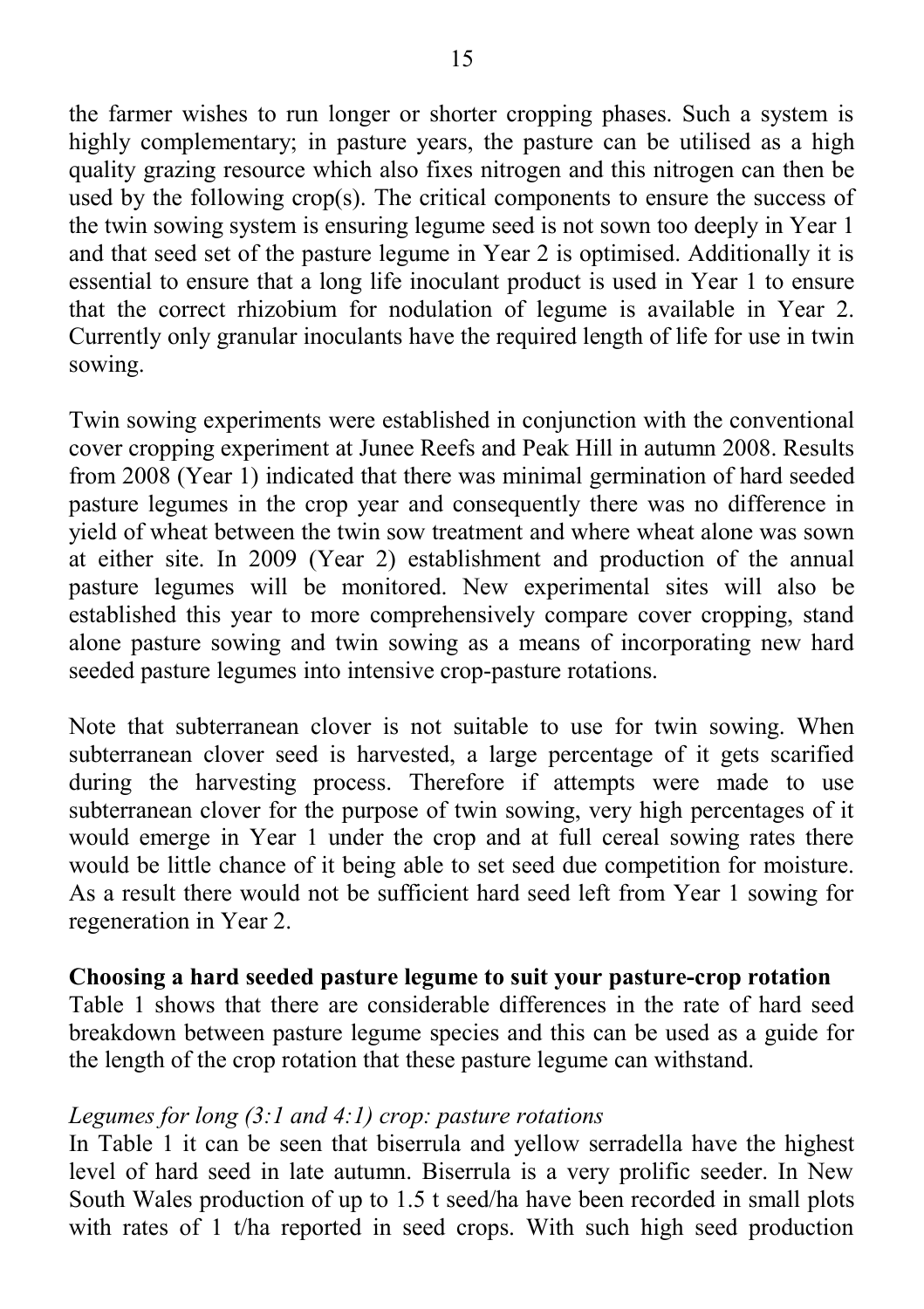capability and high hard seed levels Western Australian studies have shown it is possible to crop for up to 4 years following a biserrula pasture year and still have sufficient seed in the seed bank for pasture regeneration. Yellow serradella is another species that can support long cropping phases once a seed bank is established. It is possible however to shorten the length of the cropping phase following biserrula or yellow serradella as sufficient seed will soften following one year of crop to allow for very intensive  $(1:1)$  crop-pasture rotations. These species have potentially the greatest degree of flexibility once a seed bank is established allowing farmers to budget nitrogen fixation of legumes with nitrogen use by crops and also the ability to readily change between crop and pasture depending on livestock grazing requirements in a given year.

#### *Legumes for shorter (2:1 and 1:1) crop: pasture rotations.*

Bladder clover and gland clover have considerably higher hard seed levels in late autumn-early winter compared to subterranean clover (Table 1). However, compared to biserrula and yellow serradella which has only 24% germinable seed in late autumn-early winter, bladder and gland clover have 44% and 59% germinable seed respectively. Because of this both bladder clover and gland clover are capable of establishing reasonable regenerating pasture stands year in - year out. However with this level of hard seed, these species are also able to withstand 1 to 2 years of cropping and still regenerate adequately provided a good seed bank has been established. French serradella (varieties Margurita and Erica) have lower hard seed levels than yellow serradella and therefore cannot withstand long (3 and 4 year) cropping phases but are well suited to 1 to 2 year crop phases. As mentioned in the previous section, both biserrula and yellow serradella can be also be used in these shorter crop-pasture rotations.

#### **Commonly asked questions**

#### *If I decide to try twin sowing, how much legume is going to germinate in Year 1 with the crop and is this likely to affect my crops performance?*

There will be some germination of annual legumes in Year 1 when you twin sow wheat and hard seeded (or in pod) legumes. However at both Junee Reefs and Parkes last year, the number of legumes emerging in the twin sowing treatment in Year 1 was very low. Additionally as wheat is sown at normal full sowing rate any legumes that did emerge were out-competed by the wheat. At both Junee Reefs and Peak Hill there was no difference in wheat yield between wheat sown alone and wheat sown in the twin sowing treatment. Further, most of these new pasture legumes can be easily controlled by a wide range of broadleaf weed herbicides routinely used in crops.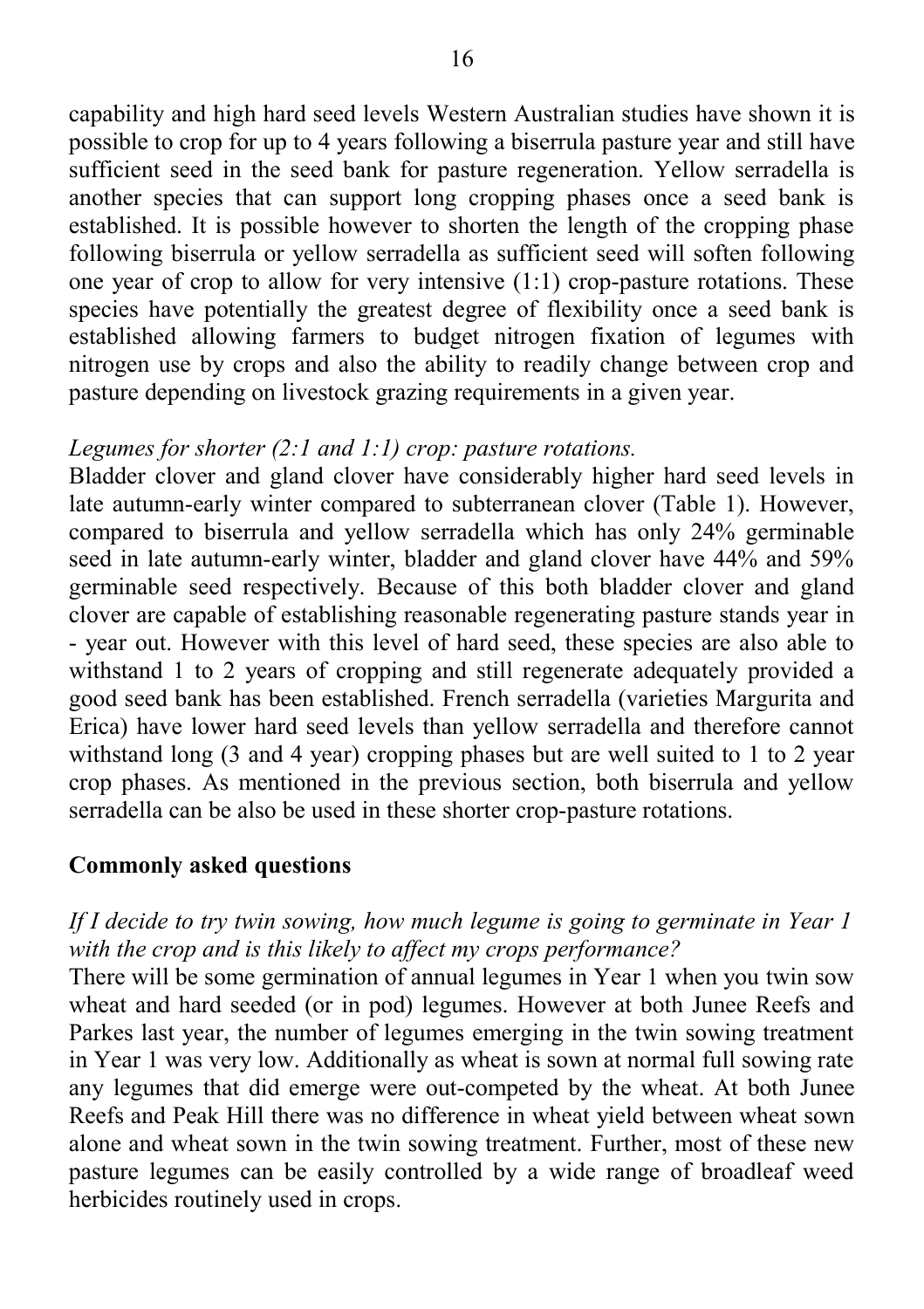*What about in subsequent crop years once a large seed bank of the pasture legumes is established, is the density of legumes emerging in crop then likely to impact on crop yield?*

Again, there are a wide range of options to take out these legumes in crop years if you feel the density emerging is going to negatively impact on crop performance.

*Some of these new legumes are very sensitive to some commonly used broadleaf weed herbicides. What happens if I encounter a broadleaf weed problem in the pasture year? What herbicide options do I have?*

There are some selective broadleaf weed herbicides registered for use on pastures which can be used on new pasture legumes described in this paper. Contact the authors for advice. There are other strategies that you can use to control weeds in the pasture year. Some new varieties of yellow serradella do not germinate for 2-3 weeks following the opening autumn rain (A.Loi, pers comm.), as a result there is opportunity to use a knockdown spray to control problematic weeds within the 2-3 week window before yellow serradella emerges. It is important to note that not all yellow serradella varieties have this characteristic. Contact the authors for advice. Grazing can also be an effective means of controlling weeds, particularly in biserrula. At flowering biserrula becomes slightly unpalatable, at this point livestock will tend to graze weeds preferentially and this has proved to be an effective means of weed control in biserrula based pastures in Western Australia (Loi et al 2005). After flowering livestock readily graze biserrula and high lamb weight gains have been reported in lambs grazing biserrula pastures over late spring and summer in Western Australia (Loi et al 2005). Large weed wipers (up to 30 m wide) have been developed in Western Australia for use in broadacre pastures. These units are proving very time and cost effective in both pastures and crops in controlling problematic weeds.

Any weed control strategy should include a combination of strategies. Sole reliance on herbicides to control weed problems may lead to development of herbicide resistance in weeds. Wherever possible establish crop-pasture rotations in paddocks that have been kept as weed free as possible. If weed problems are encountered then a combination of herbicide use and grazing will optimise weed control.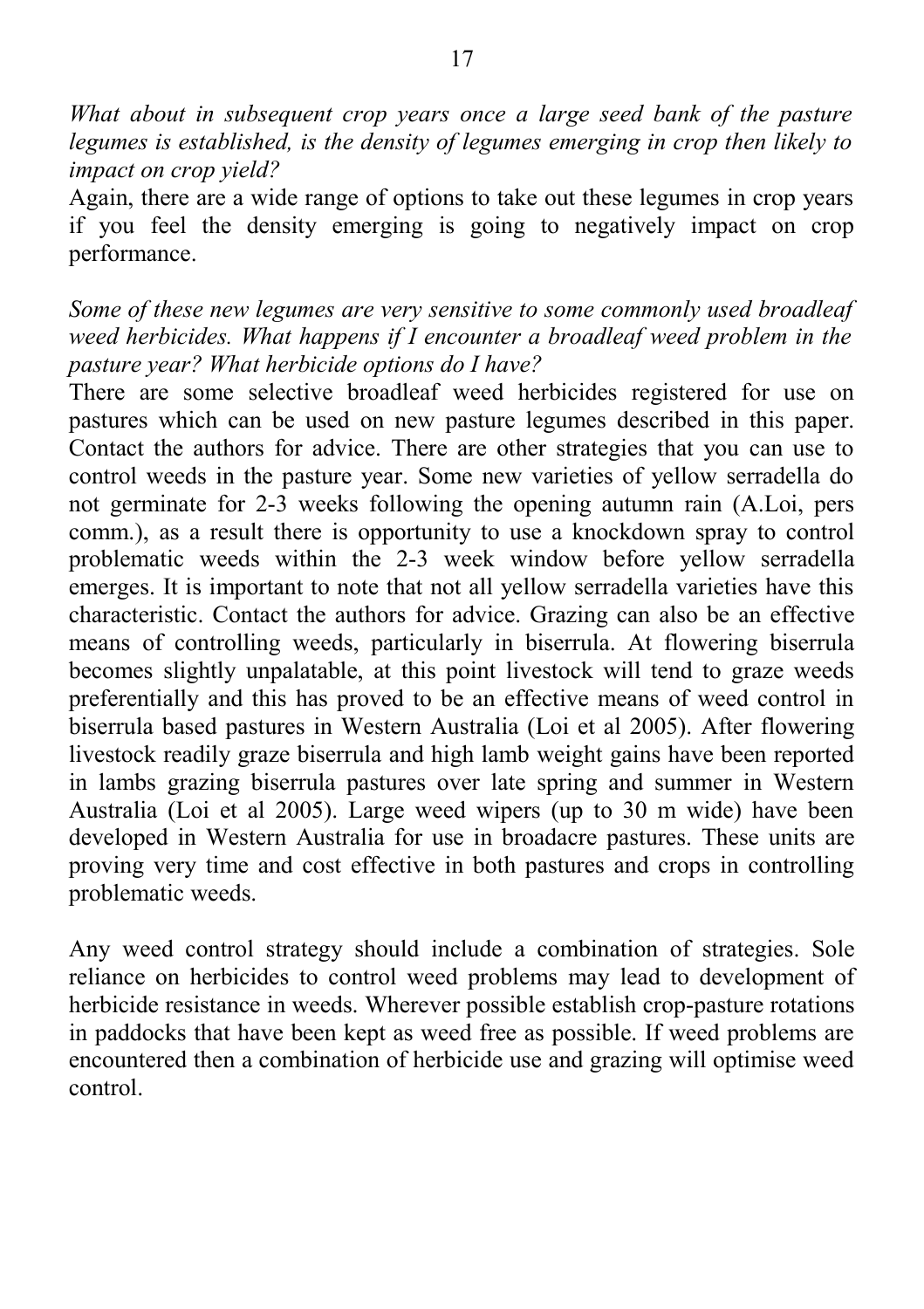*If I want to use new pasture legumes to set up self sustaining crop-pasture rotations, which are most suitable and what is the best way to establish these rotations?*

The legume you choose for you crop-pasture rotation will depend on your soil chemical conditions, soil physical conditions, the climatic zone you live in and the type of rotation you want to establish. The species discussed in this paper differ in their tolerance of acid soils and also to waterlogging. Some are also better suited to lower rainfall areas than others. It is critical you choose the legume that suits your soil and climate. Further information on the suitability of these species to different soils and climatic zones can be found in Primefacts on the NSW DPI website and also on the Department of Agriculture and Food Western Australia website.

You also need to consider the type of rotation you want to establish. If you wish to have cropping phases longer than two years, then biserrula and yellow serradella are the best suited. If you intend to have cropping phases of only one to two years then French serradella (varieties Margurita and Erica), gland clover, bladder clover, yellow serradella and biserrula should all be suitable.

Conventional cover cropping should not be used as a means to establish these rotations as seed set of the legumes is likely to be severely compromised using this method. Failure to set up an adequate seed bank will result in poor long term performance of pasture and inability of the pasture phase to supply adequate nitrogen for crop growth. Twin sowing has been shown to be a very effective means of establishing crop-pasture rotations using serradellas in Western Australia. Preliminary research has also shown that biserrula and bladder clover can also be established by this method. However extreme care needs to be taken when establishing biserrula in this way as it is a very small seeded species and if sown too deep in Year 1, germination in Year 2 will be very poor. So far twin sowing has not been widely evaluated in NSW as a means of establishing croppasture rotations and is still in the experimental stage. Experiments were sown at two locations in 2008 and results will be available soon. Further experiments will commence in 2009.

All pasture legumes discussed in his paper have been successfully established at a number of sites in NSW over the past 10 years by sowing scarified seed and treating the pasture in the establishment year as a crop. Using this method, high seed yields have been achieved resulting in the development of a good seed bank. All pasture legumes could be established in this manner and then cropped in the following year thus setting up the crop-pasture rotation. No mater which method is chosen to establish the crop-pasture rotation, it is essential that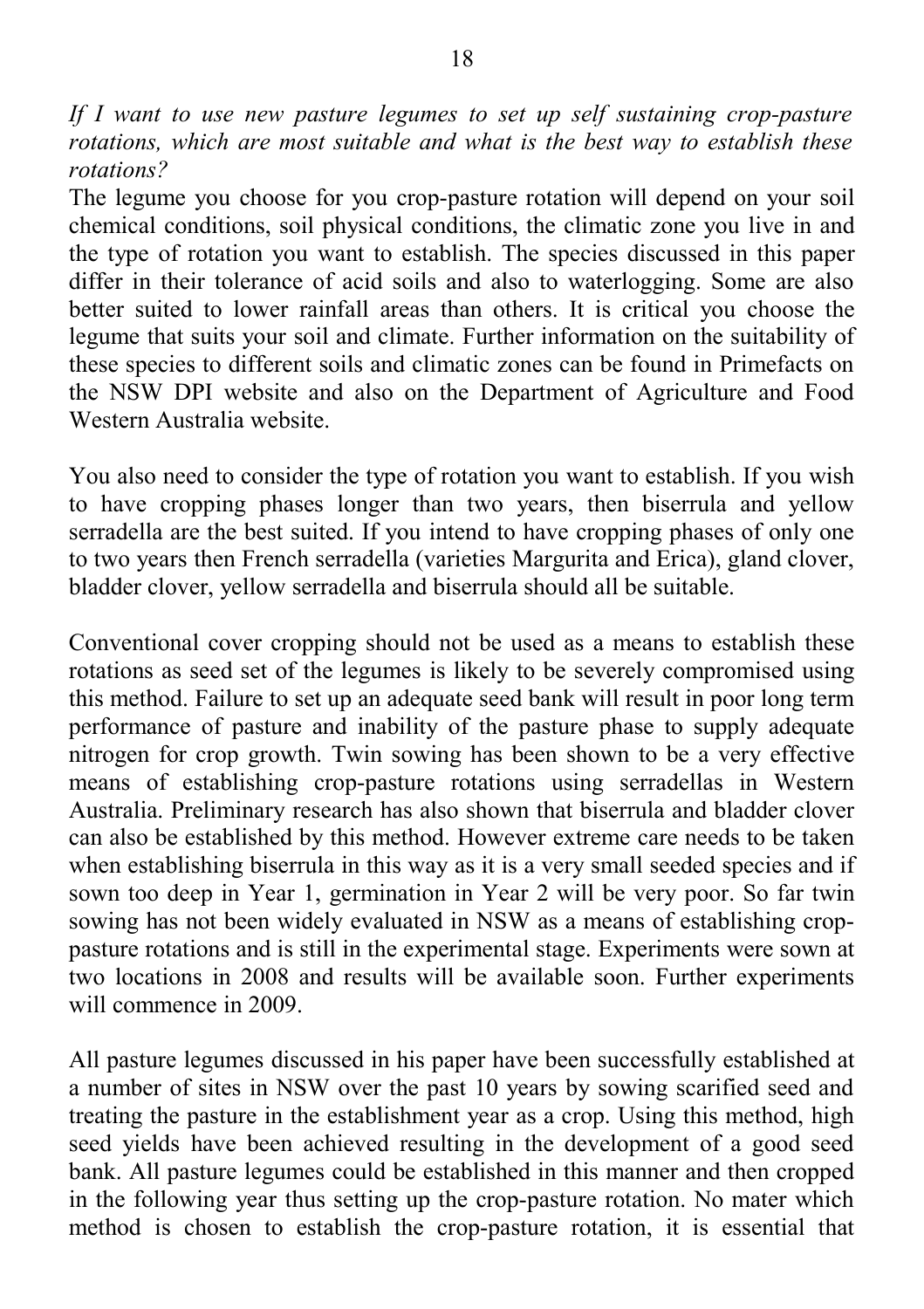legumes are inoculated and that the inoculant chosen is appropriate for the method of sowing used.

#### **Conclusions**

Many of the new pasture legumes developed over the past 15 years have significant potential for use in crop-pasture rotations. The high hard seed characteristics of these legumes mean that they are able to regenerate following cropping phases. The length of the cropping phase legumes can survive varies from species to species and this enables farmers to choose a legume which best fits their cropping rotation program. Use of new pasture legumes in this way may significantly decrease reliance on inorganic nitrogen sources as crops can utilise nitrogen fixed in the pasture year. Research into the use of these new legumes and the best methods to establish crop-pasture rotations in NSW are ongoing. The twin sowing technique of establishing crop-pasture rotations is still under evaluation in NSW and further evaluation is required to ensure it is a reliable pasture establishment technique.

\*Note that hard seed levels can vary between varieties within a species. For example Erica and Margurita French serradella have high levels of hard seed and are therefore well suited to intensive pasture-crop rotations discussed in this article. Cadiz French serradella however has very low levels of hard seed and as such is highly susceptible to false breaks and not suited to use in intensive pasture-crop rotations.

#### **Acknowledgements**

The authors wish to thank Pastures Australia for funding this project.

#### **References**

Cregan PD (1987) Lucerne agronomy – a review of important aspects. Riverina Outlook Conference, Wagga Wagga, NSW.

Dear BS, Hackney BF, Dyce GM, Rodham CA (2008) Effect of timing of forage conservation on forage yield and quality, seed yield and seedling regeneration of four subterranean clover (*Trifolium subterraneum*) cultivars. *Australian Journal of Experimental Agriculture*, 48: 1133-1142

Hackney B, Dear B, Li G, Rodham C (2008) Current and future use of pasture legumes in central and southern NSW – results of a farmer and advisor survey. Proceedings of the 14<sup>th</sup> Australian Agronomy Conference, (Ed. M. Unkovich),21-25 September 2008, Adelaide, South Australia.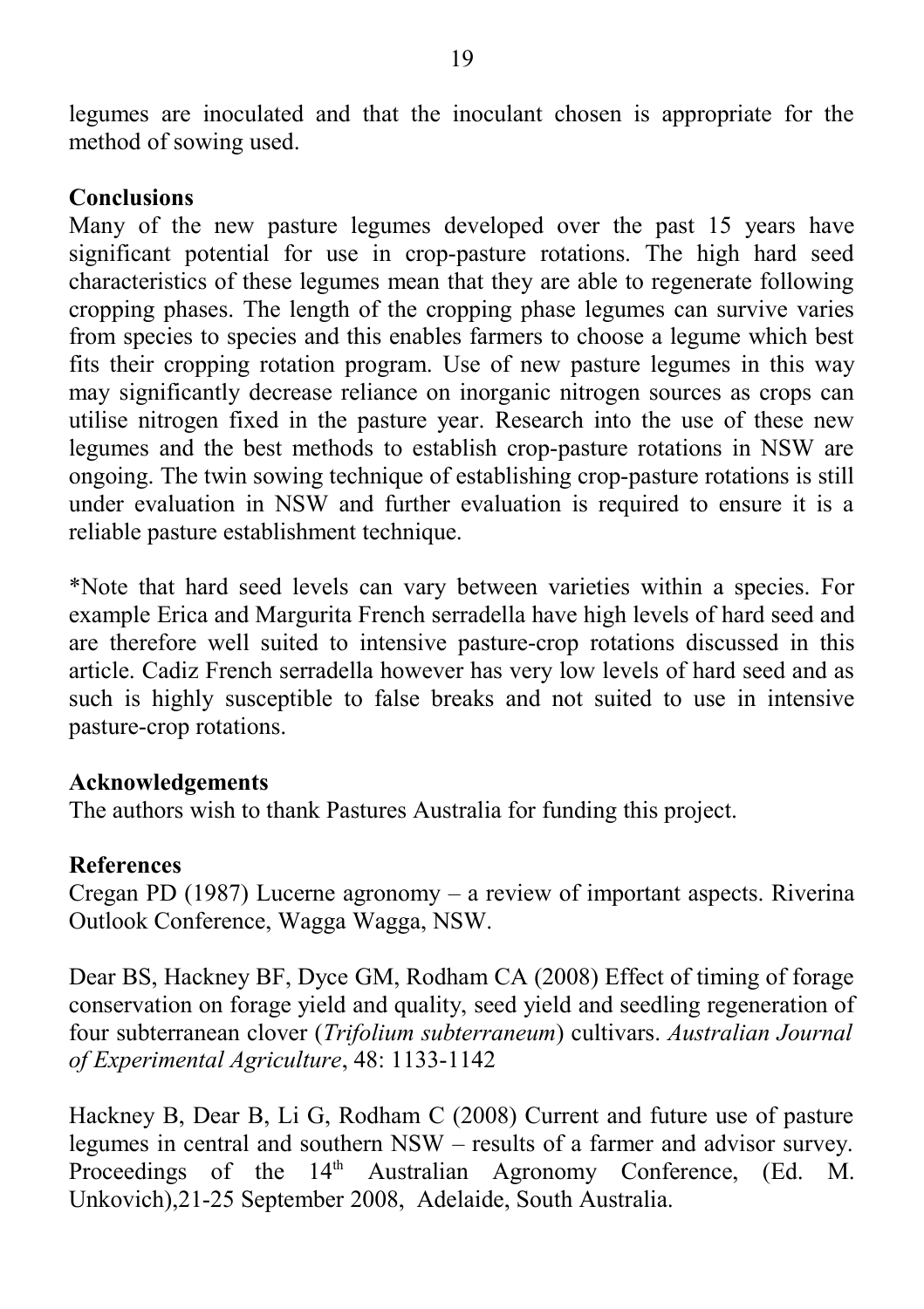Loi A, Howieson JG, Nutt BJ, Carr SJ (2005) A second generation of annual pasture legumes and their potential for inclusion in Mediterranean-type farming systems. *Australian Journal of Experimental Agriculture*, 45: 289-299

Loi A, Nutt BJ, Revell CK, Flower K (2008). Twin Sowing: a new technique to reduce the costs of pasture establishment. Proceedings of the  $14<sup>th</sup>$  Australian Agronomy Conference, (Ed. M. Unkovich),21-25 September 2008, Adelaide, South Australia.

Loi A, Revell, C, Nutt, B (2005) Casbah and Mauro biserrula: Persistent pastures legumes for Mediterranean farming systems. Department of Agriculture Western Australia Farmnote No 37/2005.

Nichols P, Loi A, Nutt B, Evans PM, Craig A, et al (2007). New annual and short lived perennial pasture legumes for Australian agriculture – 15 years of revolution. *Field Crops Research* 104: 10-23.

Pratley JE, Cregan PD (1987) A survey of pasture establishment techniques in southern New South Wales. Riverina Outlook Conference, Wagga Wagga, New South Wales. Ŵ

**The Grassland Society gratefully acknowledges the following corporate sponsor for 2008/2009**

**\_\_\_\_\_\_\_\_\_\_\_\_\_\_\_\_\_\_\_\_\_\_\_\_\_\_\_\_\_\_\_\_\_\_\_\_\_\_\_\_\_\_\_\_\_\_\_\_\_\_\_\_\_\_\_\_\_\_**

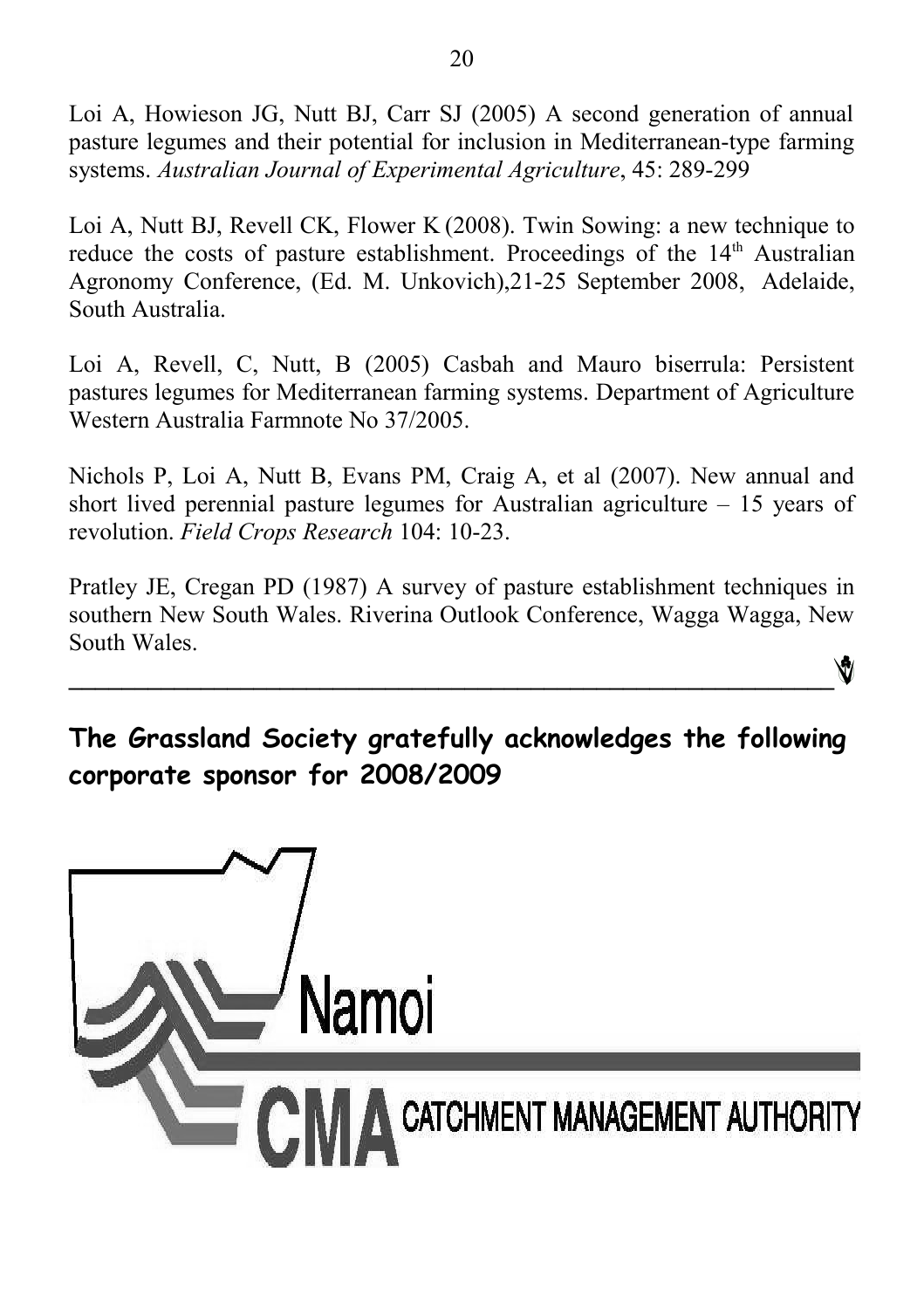# **Rural Scene - Managing Pastures**

#### *Nathan Ferguson*

Investment into perennial grass pastures is an expensive exercise, costing at least \$300/ha. It is therefore important that these perennial pastures are managed in a way that will maximize the persistence of the pasture. As the 'big' dry continues and the Bureau of Meteorology predicts a 50% chance of exceeding median rainfall for the next three months, managing and maintaining your pastures becomes increasingly important.

Maintaining a minimum grass height of 2-5cm for dry sheep and 5-15cm for dry cattle is ideal for both the grass and livestock production as leaf area is maintained and availability to grazing livestock is not restricted. Pastures in the South West Slopes of NSW have hardly grown since December, therefore minimum pastures heights will have been determined before now. Monitor paddocks over the next month or so and move livestock accordingly. If heights are above 15cm in paddocks with low clover content eating them down to the required height is essential to maximize clover germination.

In trying to maintain plant height there is a compromise with ground cover. Over the summer and autumn month's ground cover is essential, to minimize the risk of soil erosion. Aim for greater than 70% ground cover, remembering the steeper the slope the greater the minimum. Ground cover levels are starting to be run down and paddocks should be inspected regularly for changes. Storms around the Jugiong/Harden area a month ago moved large amounts of topsoil off paddocks, maintaining ground cover is essential to minimize these loses.

Dry conditions during summer and autumn leads to weaker plant root anchorage leaving plants susceptible to being pulled out by livestock. If livestock are pulling plants out of the ground it is time to remove them before too many plants are lost.

If minimum groundcover threshold has been reached or the minimum height range has been hit or plants are being pulled livestock should be moved to a suitable paddock. If a suitable paddock is not available confinement areas should be used to feed stock and therefore protect pastures from degradation.

Pasture management involves manipulating the pasture to create an environment favoring the persistence and productivity of useful species. Over grazing useful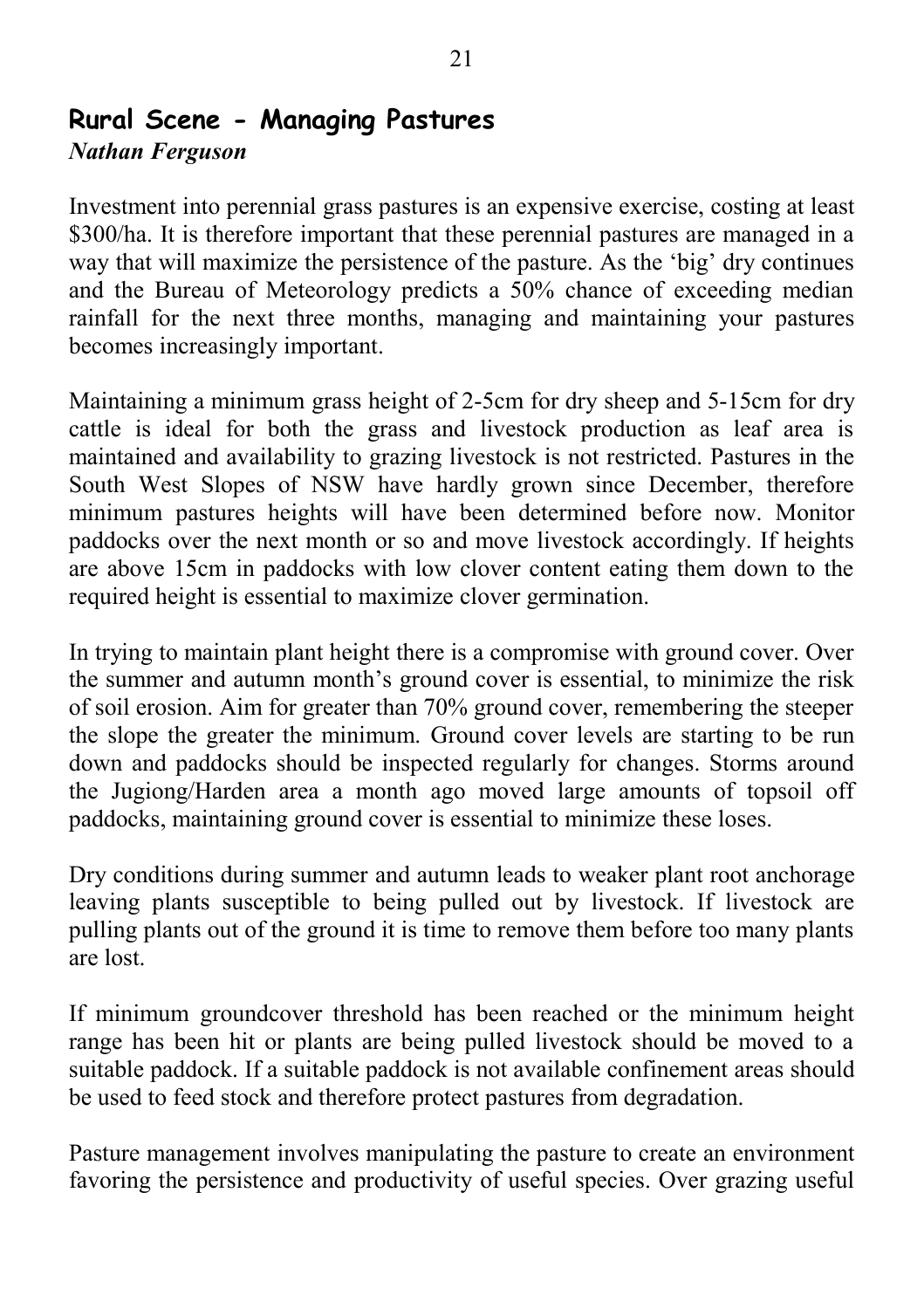species leaves gaps in the pasture to be filled by weeds such as Paterson's curse or vulpia.

A primary aim of pasture management must be to make the best use of seasonal feed supply to satisfy livestock needs and meet production targets. Traditionally the autumn period is dry therefore production targets should be set lower, decreased livestock numbers or lower growth targets.

The NSW DPI PROfarm short course Prograze® provides skills for participants to assess pasture characteristics influencing pasture and animal production and to develop pasture and livestock management plans.

For further information on management of pastures or to enroll in a Prograze® course contact your local NSW DPI office.

**\_\_\_\_\_\_\_\_\_\_\_\_\_\_\_\_\_\_\_\_\_\_\_\_\_\_\_\_\_\_\_\_\_\_\_\_\_\_\_\_\_\_\_\_\_\_\_\_\_\_\_\_\_\_\_\_\_\_**

# **Call for Papers - Grassland Society of NSW Conference, Taree**

#### *To anyone interested in pastures ...*

As mentioned before, the NSW Grasslands Society annual conference will be held in Taree on 4 - 6 August 2009. The conference will follow the usual 2-day format , with AGM and early registration on the afternoon of 4 August and invited speakers and contributed poster papers.

The theme of the conference is "**The Grass is Greener**" which is a broad topic including production and environmental issues. Contributions to the conference take two forms, 'invited theme papers' and 'contributed poster papers'.

If you would like further information about submitting papers and/or guidelines for the papers, please contact:

 $\mathcal{L}_\text{max}$  and the contract of the contract of the contract of the contract of the contract of the contract of

Neil Griffiths (NSW DPI - Tocal) Telephone: 02 4939 8888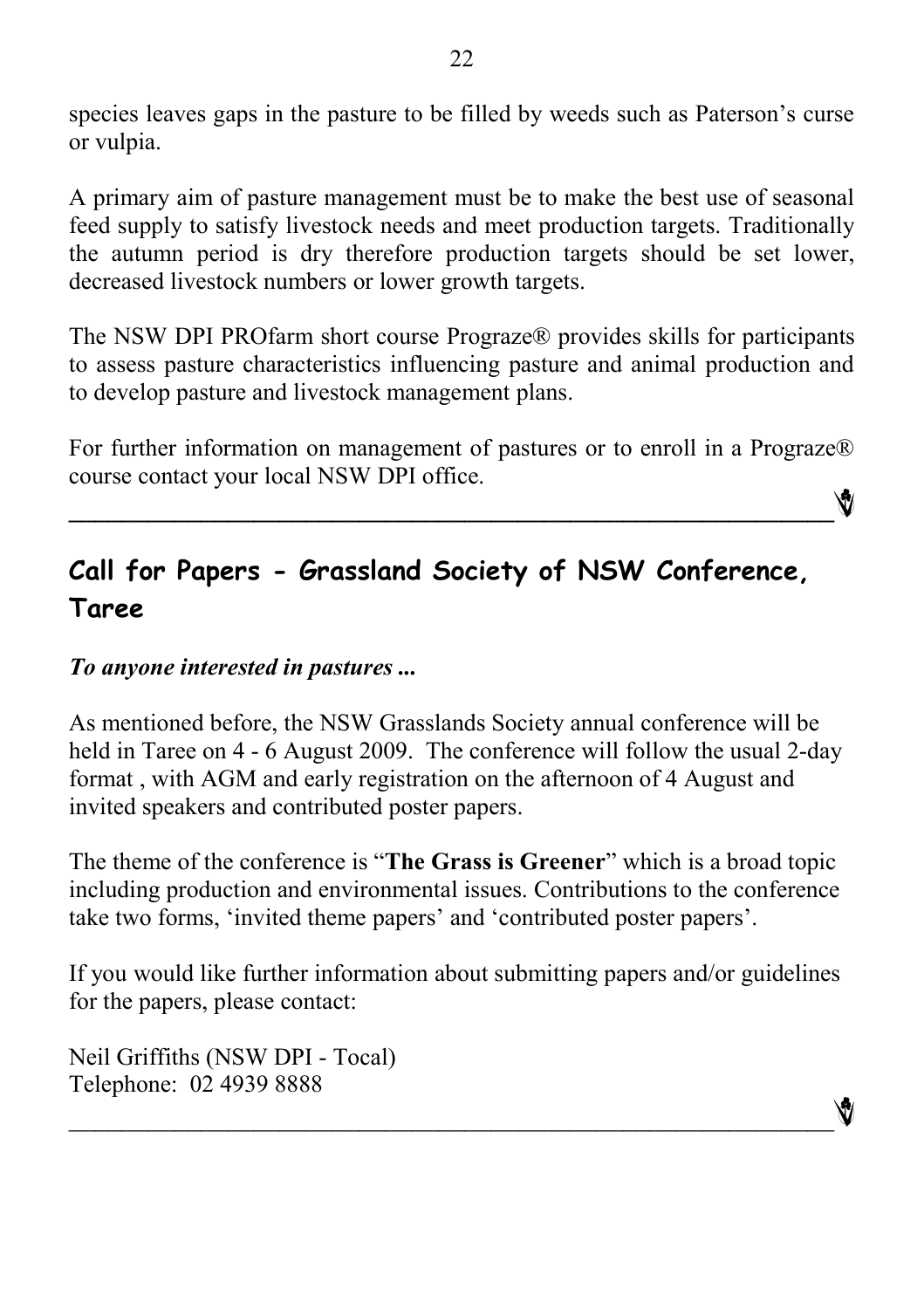## **The Rural Scene - Getting clover back into pastures**

*Nigel Phillips, District Agronomist, NSW DPI,Wagga Wagga*

One of the outcomes of the ongoing drought has been the decline of sub clover in most perennial based pastures. This represents a significant loss of highly digestible legume pasture in the short term plus a loss of nitrogen to drive grass production in the longer term. Getting clover back into these pasture systems needs to be a major consideration. In many cases the best way to achieve this is not always clear and there is limited evidence to guide producers.

Farmers are often advised to spread sub clover seed with fertilizers as a cheap way of establishing clover. Trials suggest that this is not a particularly reliable means of establishment. A 2008 trial in the Monaro showed that from a broadcast rate of 8kg/ha less than 10 plants/m<sup>2</sup> were established. The addition of a knock-down herbicide to reduce weed competition improved broadcasting results to 22 plants/m<sup>2</sup>. In comparison, direct drilling clover seed with a knockdown herbicide established around 90 plants/ $m<sup>2</sup>$  and 40 plants/ $m<sup>2</sup>$  without the herbicide. Under reasonable conditions you can expect only ten percent of broadcast seed to establish. This will be less if soil moisture conditions during establishment are poor or if there is significant competition from existing perennial plants and other annual species. Given the high cost of sub clover seed this option may not be worth the risk.

If clover seed can be drilled with minimal disturbance into pastures that still have a good level of perennial plants then this is probably the best option. A knock-down herbicide will often not be possible without affecting the perennial species so be wary of sowing paddocks that have a high annual weed burden. Every circumstance will be different so consult your adviser to determine the best plan of attack for each paddock.

Once the clover seed has established then you must ensure it survives and maximises seed set. Controlling pest such as earth mites is essential as well as managing any potential competition from other species through appropriate grazing management and herbicides. If you are fortunate enough to have sufficient remaining sub clover seed then adopt the same strategies to build up the legume component of the pasture. Don't undo all this good work by poor grazing management over the next summer. Keep adequate ground cover levels to minimise erosion losses and then reduce cover to below 1000kg DM/ha in following autumn to prevent establishment losses from shading when the clover seed germinates.

 $\mathcal{L} = \{ \mathcal{L} \mathcal{L} \mathcal{L} \mathcal{L} \mathcal{L} \mathcal{L} \mathcal{L} \mathcal{L} \mathcal{L} \mathcal{L} \mathcal{L} \mathcal{L} \mathcal{L} \mathcal{L} \mathcal{L} \mathcal{L} \mathcal{L} \mathcal{L} \mathcal{L} \mathcal{L} \mathcal{L} \mathcal{L} \mathcal{L} \mathcal{L} \mathcal{L} \mathcal{L} \mathcal{L} \mathcal{L} \mathcal{L} \mathcal{L} \mathcal{L} \mathcal{L} \mathcal{L} \mathcal{L} \mathcal{L} \$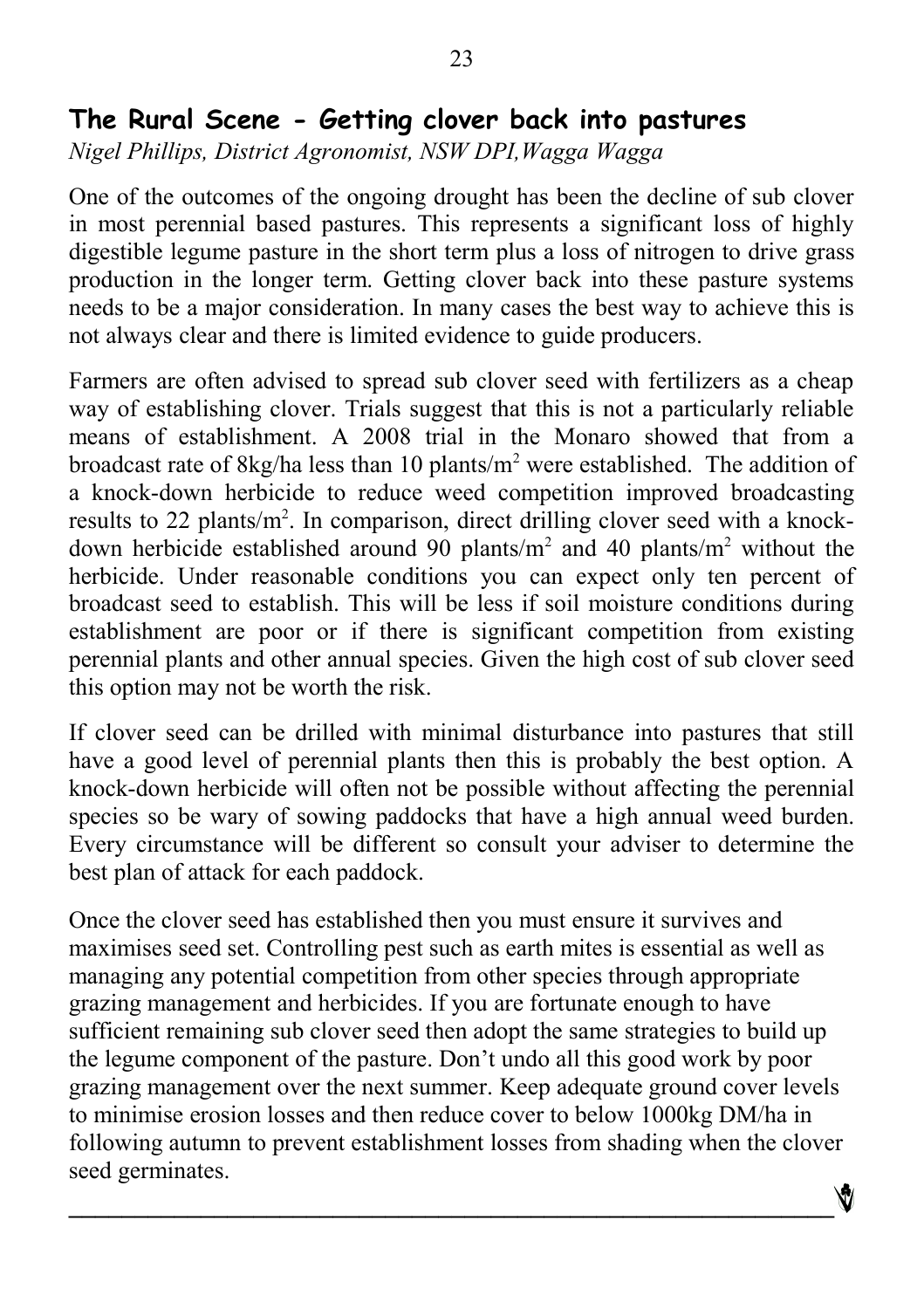# **Tamworth Conference, Bus Tour C - "Emmie-R Farms"**

*John Coughlan*

Bus tour C took us to the 134ha dairy farm of Jamie and Michelle Drury just on the northern outskirts of Tamworth. With a 675mm rainfall the main enterprise is a 300 cow dairy herd producing 3 million litres of milk per year. A centre pivot irrigation system is used to water pastures and a cement feed pad was set up to supplementary feed cows in a high input system.

Irrigated pasture was predominately ryegrass with arrowleaf, persian and berseem clovers. The use of annuals over perennial species was chosen because of better results with yield and quality, with the emphasis on the grass component. The dryland pastures were based again on ryegrass with oats also sown in some paddocks.

Jamie's approach to profitability is maximising production per cow. He puts all of his effort into extracting as many litres of milk per cow as possible which involves grazing and supplementary feeding with corn silage, cereal grains, protein meals, pasture silage and straw. He undertakes weekly close inspection and sifting of manure (poop patrol) to monitor exactly what comes out of a cow so he knows that they are fully utilising what they are eating. It was interesting to note that he said the most important time of the year for cow performance was during their rest period when they go dry. If you take excellent care of the cows when they were not milking that would set them up for their next milking cycle to get the most out of them.

Jamie admitted that there was some room in his stocking capacity under the pivot for more utilisation such as taking on store lambs for example. He has decided not to compromise his milking herd in any way, saying it was not worth the risk to his core business by trying to get 100% utilisation.

One area of concern for the future for the high input system was availability of labour, with a full time employee being used it would be very difficult to replace either labour unit with the same knowledge and work commitment.

# **PLEASE NOTE THAT 2009/10 MEMBERSHIP**

**\_\_\_\_\_\_\_\_\_\_\_\_\_\_\_\_\_\_\_\_\_\_\_\_\_\_\_\_\_\_\_\_\_\_\_\_\_\_\_\_\_\_\_\_\_\_\_\_\_\_\_\_\_\_\_\_\_\_**

# **SUBS OF \$50 ARE DUE 1 JULY 2009**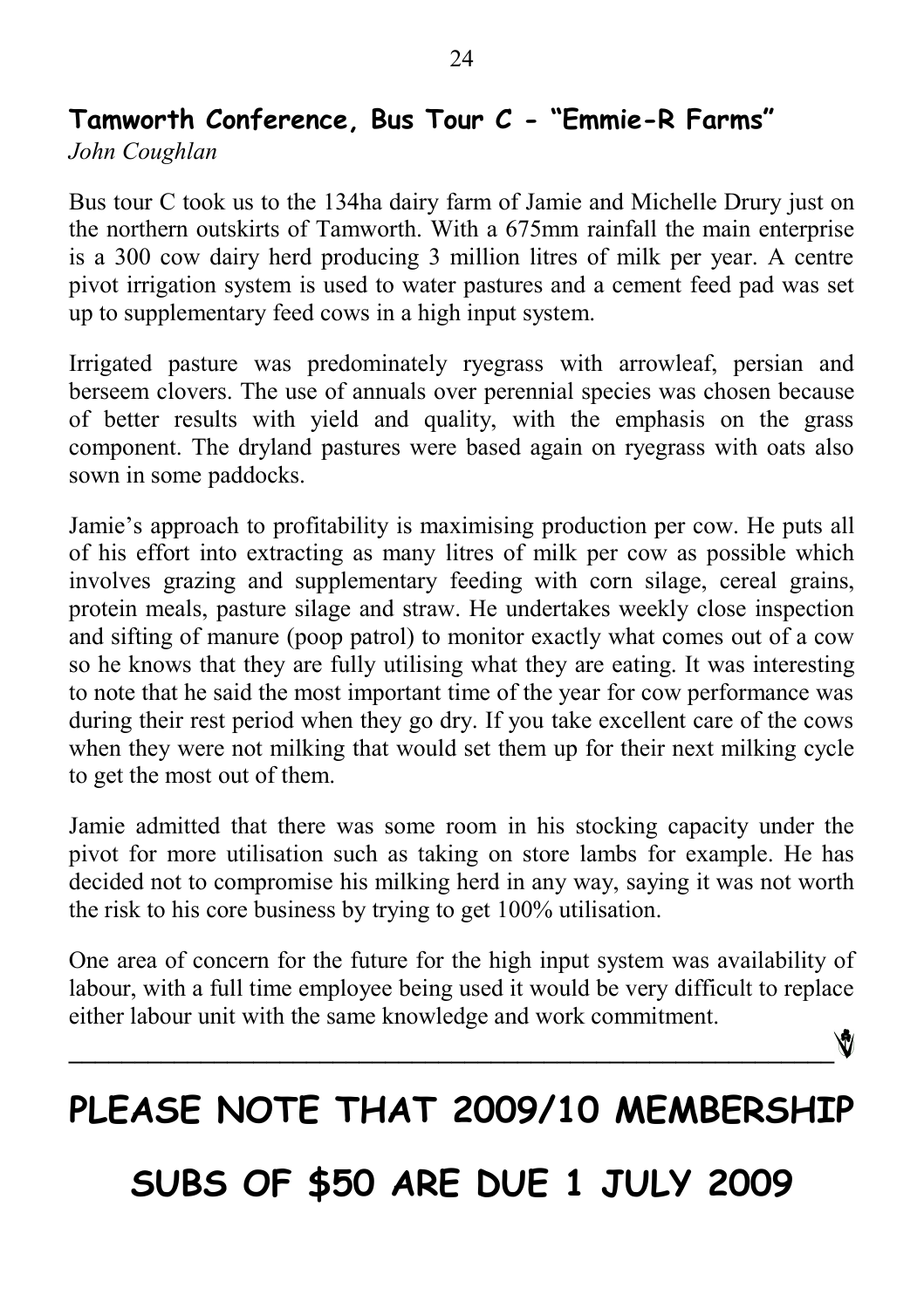# **Join Grassland Society of Southern Australia members on a Tour of New Zealand, November 2009**

Our fellow Society, is calling for expressions of interest for a proposed tour group to visit New Zealand in November 2009. The tour would include attendance at the annual conference of the New Zealand Grassland Association (NZGA), to be held in Waitangi on the Bay of Islands from 3 - 5 November 2009. The NZGA conference combines a strong focus on the business of farming with technical papers from the NZ scientific community, and includes a very informative field tour to leading local farms and agricultural enterprises. The conference this year is focussing on new pasture technologies, adapting pasture management and managing enterprises in the current volatile environmental and economic times. After the conference, the tour group will travel down through the North Island with visits to dairy, sheep and beef, and cropping enterprises in the lush Waikato region, the summer-dry Hawkes Bay area and the productive Manawatu district, as well as a large grazing property on the Volcanic Plateau. You will also visit some iconic NZ areas such as the thermal wonderland area around Lake Taupo, the Feilding Stock Saleyards (the largest lamb, cattle and deer saleyard in the Southern Hemisphere, right in the centre of the town of Feilding) and the AgResearch Grasslands Campus at Palmerston North, the centre of grass breeding in NZ. The tour will be for nine days, including travel to and from NZ (ex Melbourne), and is estimated to cost \$2,500- \$3,000 (ex Melbourne) including all airfares, transport, accommodation, full NZGA conference registration and tour leader fees. Contact the GSSA office if you are interested in: • visiting a wide range of NZ farming enterprises, and seeing how they manage their challenges; • being introduced to the latest NZ pasture technologies and management techniques; • making some great contacts in NZ agriculture.

**\_\_\_\_\_\_\_\_\_\_\_\_\_\_\_\_\_\_\_\_\_\_\_\_\_\_\_\_\_\_\_\_\_\_\_\_\_\_\_\_\_\_\_\_\_\_\_\_\_\_\_\_\_\_\_\_\_\_**

For further information please contact, as soon as possible:

Melinda Mann Executive Officer Grassland Society of Southern Australia Inc Echuca, Victoria Ph (03) 5480 3305 Fax: (03) 5480 3033 Email: [office@grasslands.org.au](mailto:office@grasslands.org.au)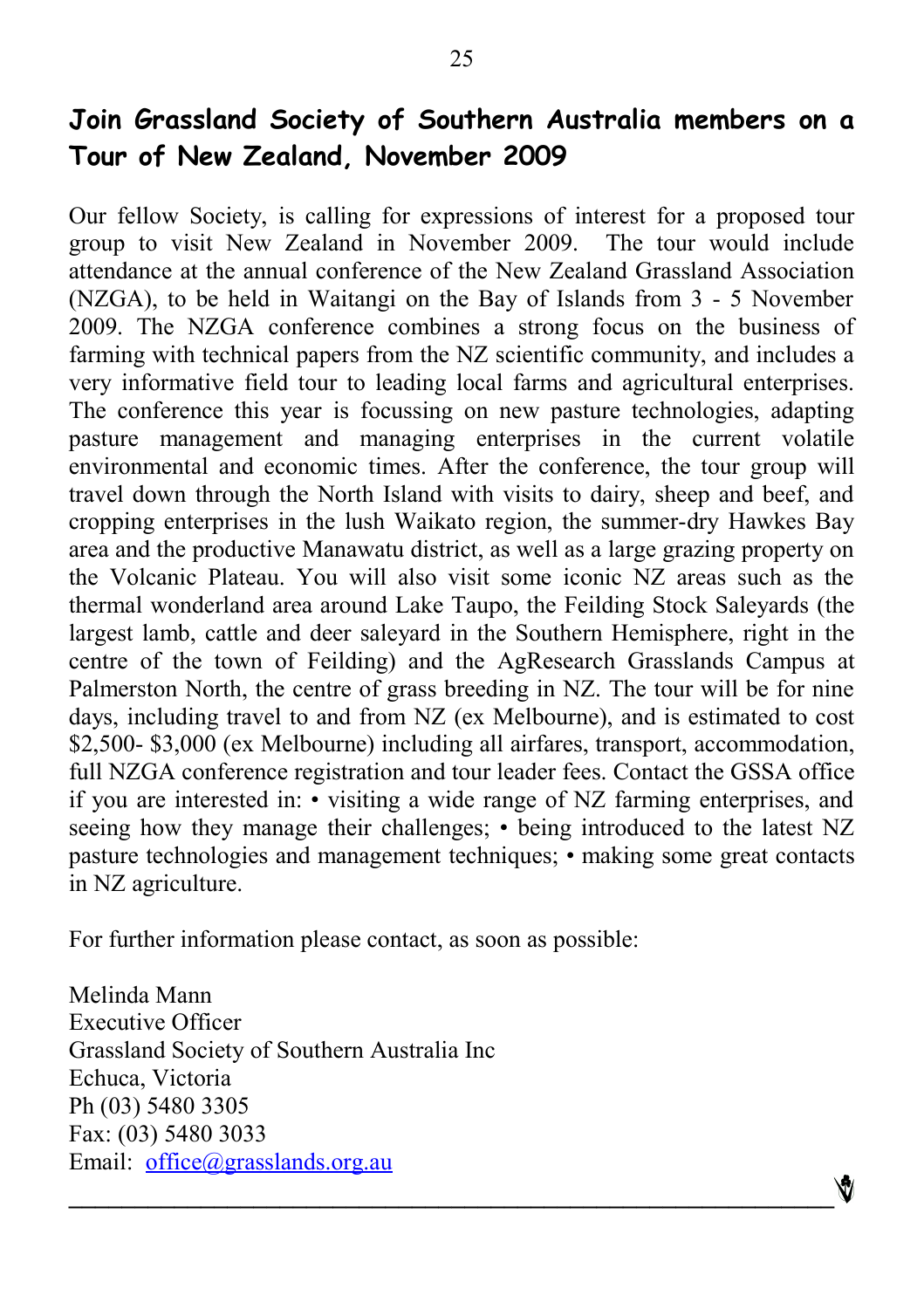## **From the President's desk**

Seasonal conditions at the time of writing this short note varied across the state quite considerably.

Now is such an important time for rain – for the croppers looking for an early break to facilitate seed bed preparation and livestock producers looking for that late burst of growth before cold temperatures restrict pasture growth.

Useful rain in parts of southern NSW has been very welcome, while the northern tablelands and slopes have missed out recently. Good rain in the north earlier in the autumn, had produced excellent growth east of the Dividing Range, while immediately to the west, producers are now grazing the long paddock and seeking agistment. Quite a contrast, highlighting the variations that occur side by side in NSW.

Preparations for the conference to be held at Taree from  $5<sup>th</sup>$  to  $6<sup>th</sup>$  August continue with speakers now confirmed and interesting farm tours also well into the planning stage. The enclosed brochure gives more detail as well as our internet site; [www.grasslandnsw.com.au](file:///C:/Users/Aussie Sapphires/Documents/GrasslandNSW/www.grasslandnsw.com.au)

Our membership, currently just over 400, is healthy but our secretary reports quite a list of "unpaid" members, not included in this number. If you know of any one who has forgotten to renew membership, please give them a gentle reminder. In addition, if you know of someone who you feel would benefit from becoming a member, encourage them to visit our internet site for a membership form. The benefits of membership include four newsletters each year on topical subjects relevant to pasture and livestock production, reduced costs of attending the annual conference and the very comprehensive conference proceedings.

Finally, if members have any suggestions as to improving the benefits of membership, please drop me a line or write to the editor who would be happy to receive your note.

Best wishes to all and hoping for widespread rain for an improved autumn.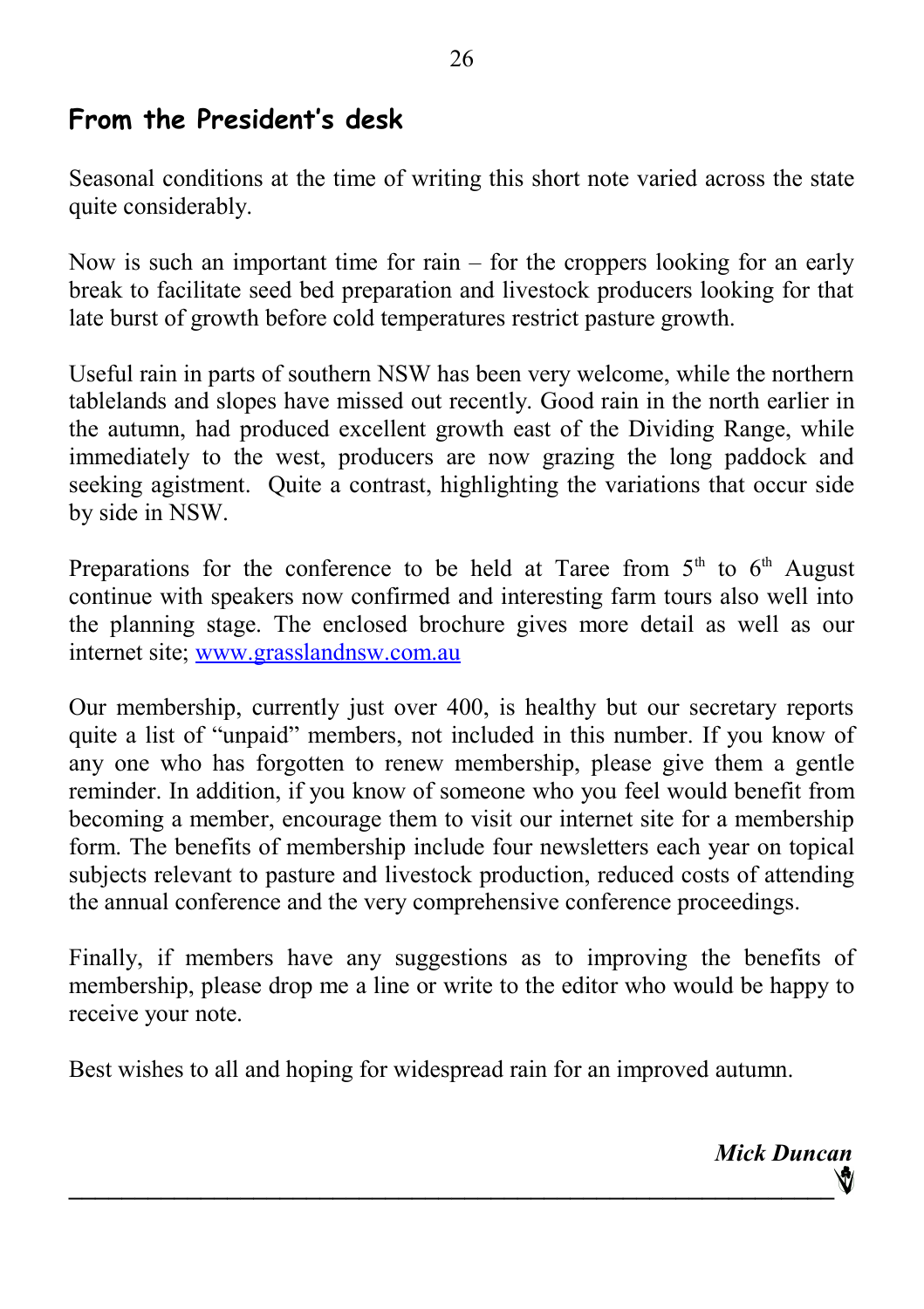**- Notes -**